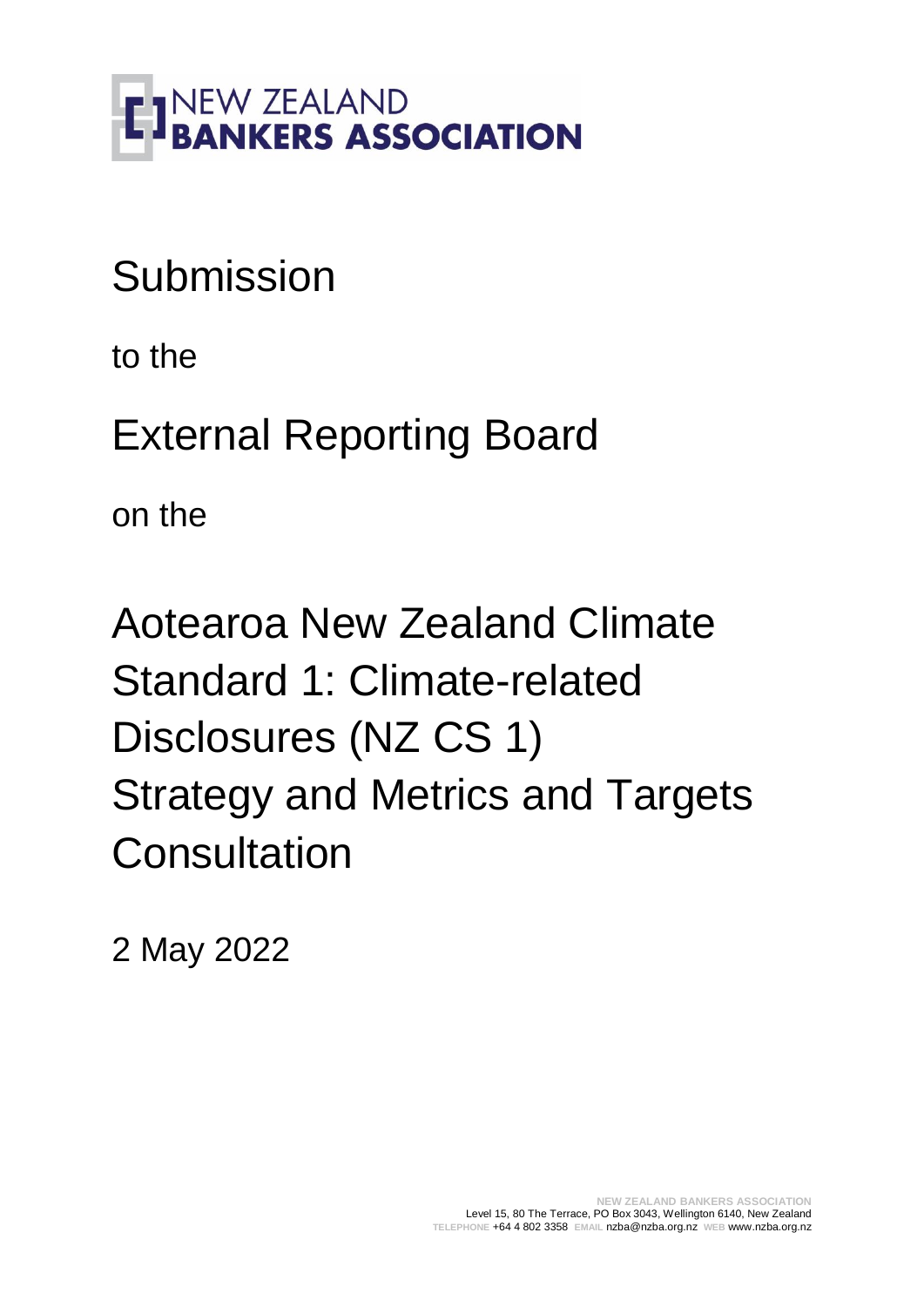# **About NZBA**

- 1. The New Zealand Bankers' Association (**NZBA**) is the voice of the banking industry. We work with our member banks on non-competitive issues to tell the industry's story and develop and promote policy outcomes that deliver for New Zealanders.
- 2. The following seventeen registered banks in New Zealand are members of NZBA:
	- ANZ Bank New Zealand Limited
	- ASB Bank Limited
	- Bank of China (NZ) Limited
	- Bank of New Zealand
	- China Construction Bank
	- Citibank N.A.
	- The Co-operative Bank Limited
	- Heartland Bank Limited
	- The Hongkong and Shanghai Banking Corporation Limited
	- Industrial and Commercial Bank of China (New Zealand) Limited
	- JPMorgan Chase Bank N.A.
	- Kiwibank Limited
	- MUFG Bank Ltd
	- Rabobank New Zealand Limited
	- SBS Bank
	- TSB Bank Limited
	- Westpac New Zealand Limited

# **Introduction**

NZBA welcomes the opportunity to provide feedback to the External Reporting Board on the Aotearoa New Zealand Climate Standard 1: Climate Related Disclosures (**the Standard / NZ CS 1**). NZBA commends the work that has gone into developing the Standard and related assurance and materiality proposals for the climate-related disclosures framework.

# **Contact details**

3. If you would like to discuss any aspect of this submission, please contact:

Antony Buick-Constable Deputy Chief Executive & General Counsel [antony.buick-constable@nzba.org.nz](mailto:antony.buick-constable@nzba.org.nz)

Brittany Reddington Associate Director, Policy & Legal Counsel [brittany.reddington@nzba.org.nz](mailto:olivia.bouchier@nzba.org.nz) 

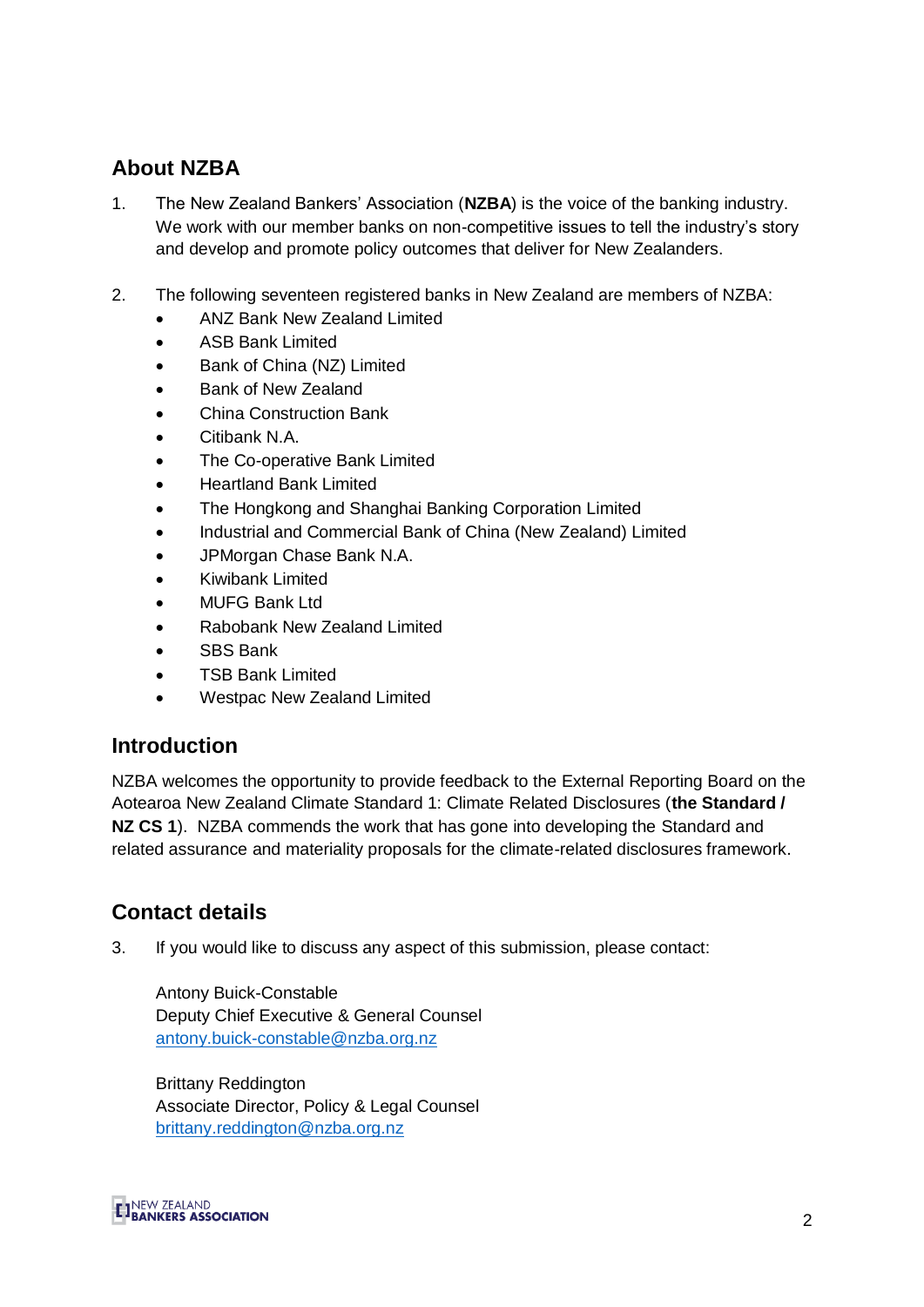# **Summary**

# **Overall support from NZBA**

- 4. NZBA members continue to support the policy underpinning the introduction of climate related disclosures reflected in the Financial Sector (Climate-related Disclosures and Other Matters) Amendment Act 2021. Financial markets are already playing a major part in shifting investment towards low-emissions, resilient, development pathways, assisted by the disclosure to investors of consistent, comparable, reliable, and clear information about climate-related risks and opportunities.
- 5. NZBA members are both publishers and primary users of climate statements. NZBA supports a high-quality and robust climate-related risk reporting regime that enhances comparability across all reporting sectors. NZBA members are committed to producing high-quality climate-related disclosures, with some members producing voluntary disclosures already.

# **Support for international alignment and flexibility**

- 6. It is critical that the Standard continues to develop in accordance with international standards. NZBA members which are subsidiaries or local branches of overseas banks already see the importance of aligning NZ reporting requirements to international standards to develop capacity and reduce inefficiencies.
- 7. NZBA recognises the high quality evolving guidance from the TCFD, and the IFRS Technical Readiness Working Group of the ISSB.1 NZBA proposes various alignments to the ISSB Protocol released on 31 March 2022 (after the XRB consultation was published), conscious also that this will continue to develop internationally. Given the particular speed at which this policy area is developing internationally, NZBA asks that wherever possible, New Zealand adopt the option with most flexibility for reporting entities. This recognises evolving capacity within reporting entities and future-proofs the Standard.
- 8. NZBA reiterates the extensive internal capacity-building and resourcing underway within banks to produce voluntary disclosures and prepare for mandatory reporting. But a significant uplift in capacity will be required to meet the detail contained within the proposed Standard. This submission seeks to support the draft Standard wherever possible, while proposing certain adjustments to acknowledge some of the most challenge disclosures.

-

<sup>1</sup> TCFD "Guidance on Metrics, Targets, and Transition Plans" October 2021 at [https://assets.bbhub.io/company/sites/60/2021/07/2021-Metrics\\_Targets\\_Guidance-1.pdf;](https://assets.bbhub.io/company/sites/60/2021/07/2021-Metrics_Targets_Guidance-1.pdf) ISSB "Exposure Draft IFRS S2 Climate-related Disclosures" at [https://www.ifrs.org/content/dam/ifrs/project/climate-related-disclosures/issb-exposure-draft-2022-2](https://www.ifrs.org/content/dam/ifrs/project/climate-related-disclosures/issb-exposure-draft-2022-2-climate-related-disclosures.pdf) [climate-related-disclosures.pdf,](https://www.ifrs.org/content/dam/ifrs/project/climate-related-disclosures/issb-exposure-draft-2022-2-climate-related-disclosures.pdf) referred to in this submission as the *ISSB Protocol*.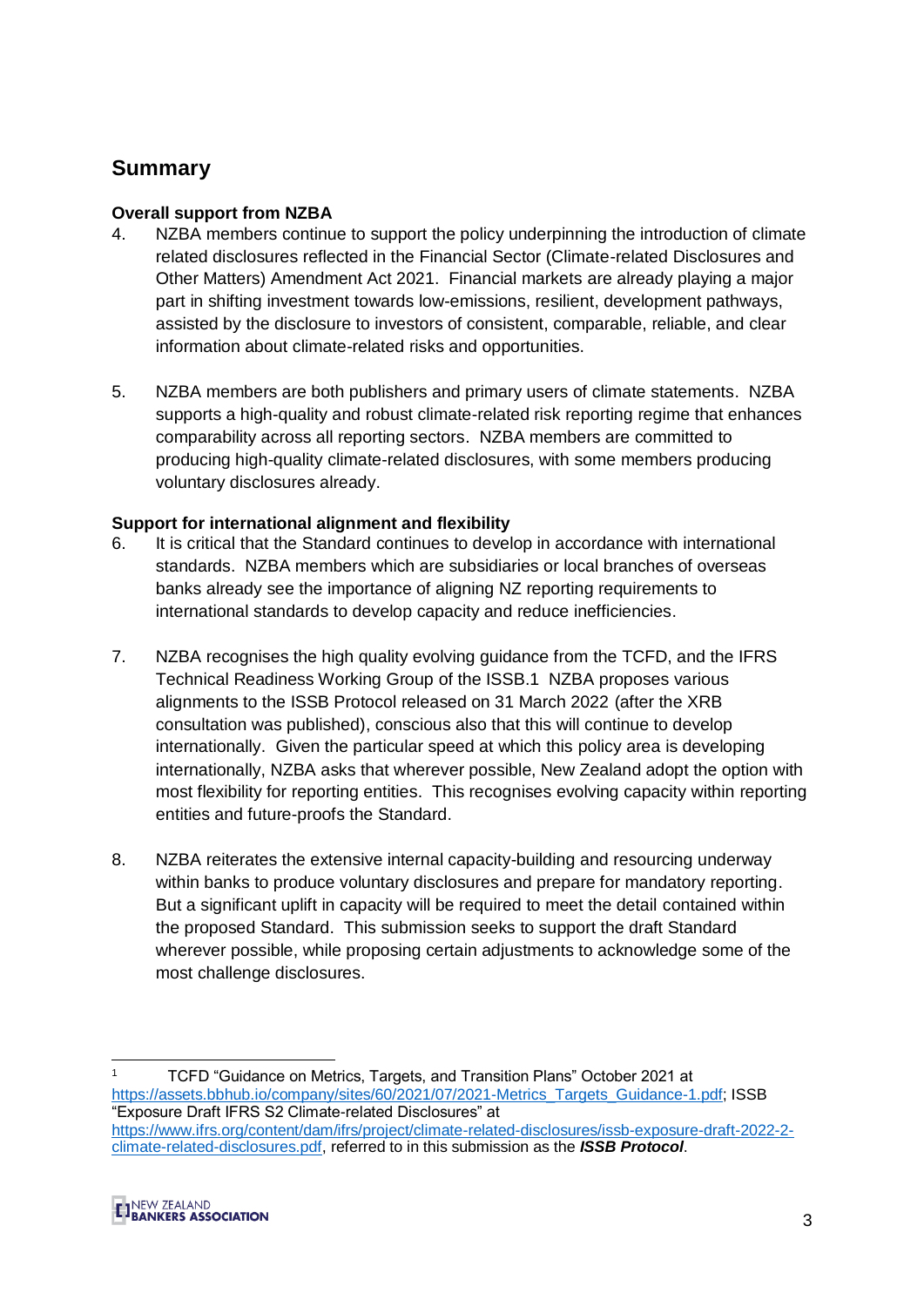#### **Guidance for banking sector essential**

- 9. While there are many commonalities and cross-sector components of the new disclosure regime, the content required for the banking sector is specific and, in many cases, particular to our sector, particularly in respect of reporting scope 3 financed emissions.
- 10. NZBA seeks that XRB provide banking sector specific guidance to assist reporting entities to understand what is expected of their disclosures, and how best to address challenges that arise for the banking sector, particularly how to manage issues of data availability when calculating scope 3 financed emissions. NZBA would welcome the opportunity to work with XRB to develop such guidance. That is particularly critical to guide reporting entities as they build capability and capacity within their organisations to deliver on the material included in disclosures.

#### **Strategy Disclosures**

- 11. NZBA members are developing capacity to produce increasingly detailed disclosures on strategy responding to climate-related impacts. Members can increasingly identify and assess climate-related risks and opportunities on strategy and financial performance. However, detailed forward-looking quantitative reporting will take time to get right. This depends on specific data from banking customers, and available aggregated data where customers are not yet providing this data themselves, as well as internal resource and capacity.
- 12. Members propose that the Standard sensibly recognise that initial reporting may need to be more descriptive or explanatory where data is not available. For these reasons, members support:
	- (a) pragmatic qualifiers added to the overarching proposed Strategy Disclosures, as proposed in the ISSB Protocol, to focus on "*significant climate-related risks and opportunities*" that "*[a reporting entity] reasonably expects could affect*" business, strategy and cash-flows;
	- (b) the XRB's proposed adoption provision for Year 1 to allow reporting entities to report qualitative information only for Disclosures 5(c) and 6(c) (and extending this to Disclosure 5(d) as set out below);
	- (c) recognition, as proposed in the ISSB Protocol, that qualitative information may be provided where quantitative information is not available (so long as an explanation is provided as to why it is not available); and
	- (d) recognition in the Standard (or Guidance) that quantitative data may not be available, or may not be sufficiently accurate to justify reporting at a granular level across all portfolios.
- 13. NZBA requests specific guidance as to the level of detail required in light of commercial sensitivity considerations. For example, the ISSB Protocol states that if

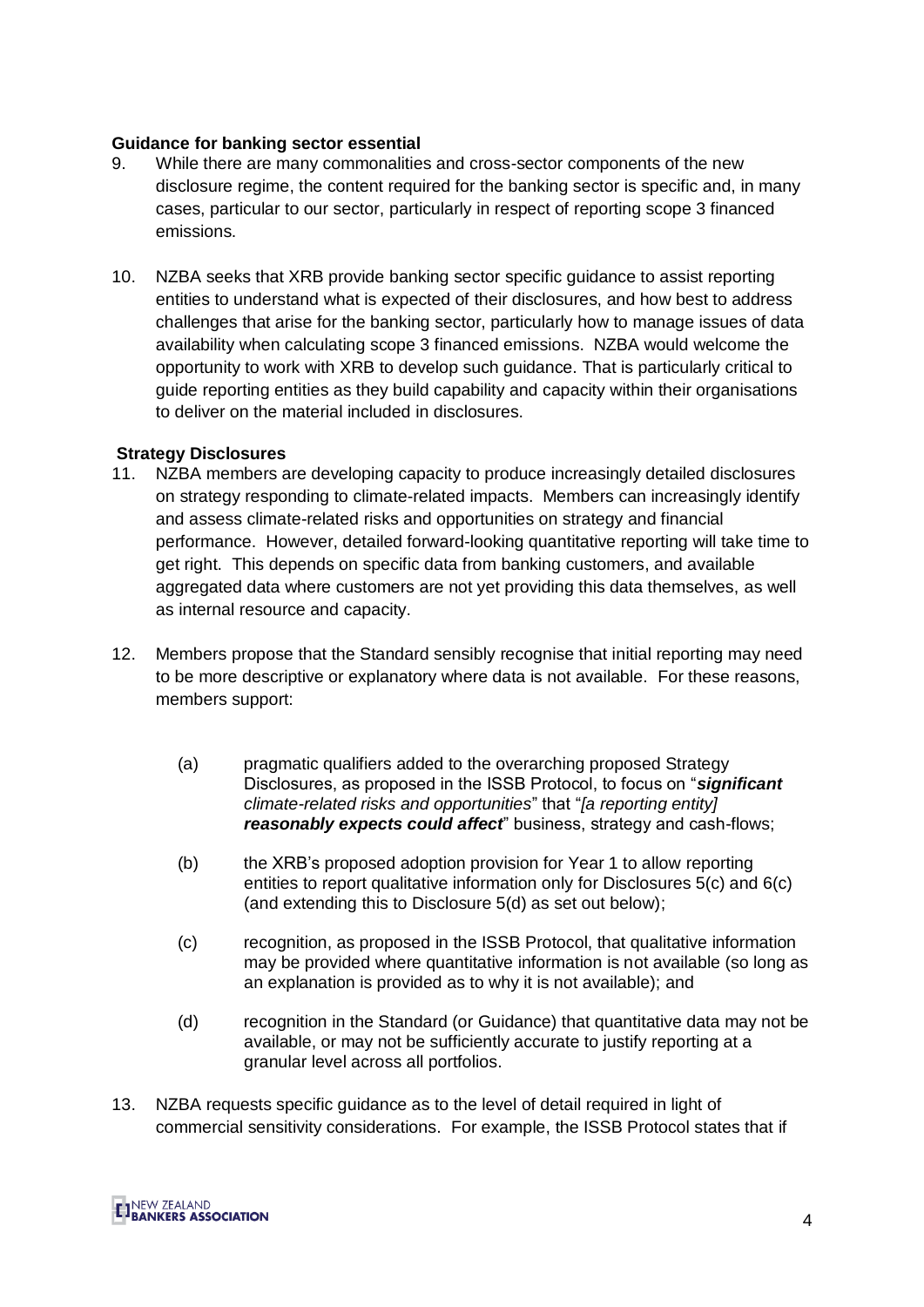stating quantitative information reporting entities may use either a range or a single number – NZBA suggests the same approach would be appropriate for XRB Guidance.

#### **Metrics and Targets Disclosures**

14. In relation to the proposed cross-industry metrics:

- (a) NZBA proposes adjustments to the proposed cross-industry metrics which pose particular difficulties in New Zealand's relatively small market if required at certain levels of detail (eg. investment deployed towards climate-related opportunities by sector, and management remuneration).
- (b) NZBA also proposes an additional adoption provision for reporting of capital expenditure, financing or investing (in NZD) deployed towards climate related risks and opportunities (Metrics and Targets Disclosure 4(f)) to align these disclosures with the publication of Transition Plans from Year 2.
- 15. NZBA welcomes the setting of a mandatory industry-specific metric to encourage comparability: namely the disclosure of entities' scope 3 financed emissions  $(tCO<sub>2e</sub>)$ . Some members are supportive of mandatory reporting on scope 3 financed emissions (as far as they are able on present data) from Year 1. However, there are also some members that would prefer to see an adoption provision to require this reporting instead from Year 2, in order to allow capability to develop in New Zealand consistent with the emergence of globally conforming standards, including access to, for example, energy use benchmarks and / or emission factors across key lending portfolios (eg. SMEs and residential properties) which is not presently available. NZBA otherwise supports the disclosure in Year 1 by the banking sector of scope 1 and 2 emissions, and of scope 3 emissions other than financed emissions.
- 16. In conjunction with this position, NZBA wishes to highlight that the key challenge for the banking sector is that data unavailability means that banks will not be able to presently report scope 3 financed emissions for a number of portfolios. For example, banks do not have access to data or even sector-level estimations for the emissions generated by most small businesses and residential households. That data is necessary for banks to calculate the financed emissions associated with their small business and mortgage lending. Although banks can increasingly identify and report on credit risks in relation to these lending portfolios (under Strategy), they cannot report on financed emissions (under Metrics) because this depends on some level of emissions data being available.
- 17. NZBA seeks Guidance that specifies when qualitative statements would be considered compliant with the Standard or what type of estimates and assumptions should be used if quantitative information is unavailable or uncertain. One practical step is for XRB to continue to acknowledge the internationally supported Principles for Carbon Accounting Financials (**PCAF**) methodology (conscious that this is also likely to develop), which allows reporting entities to recognise data constraints and

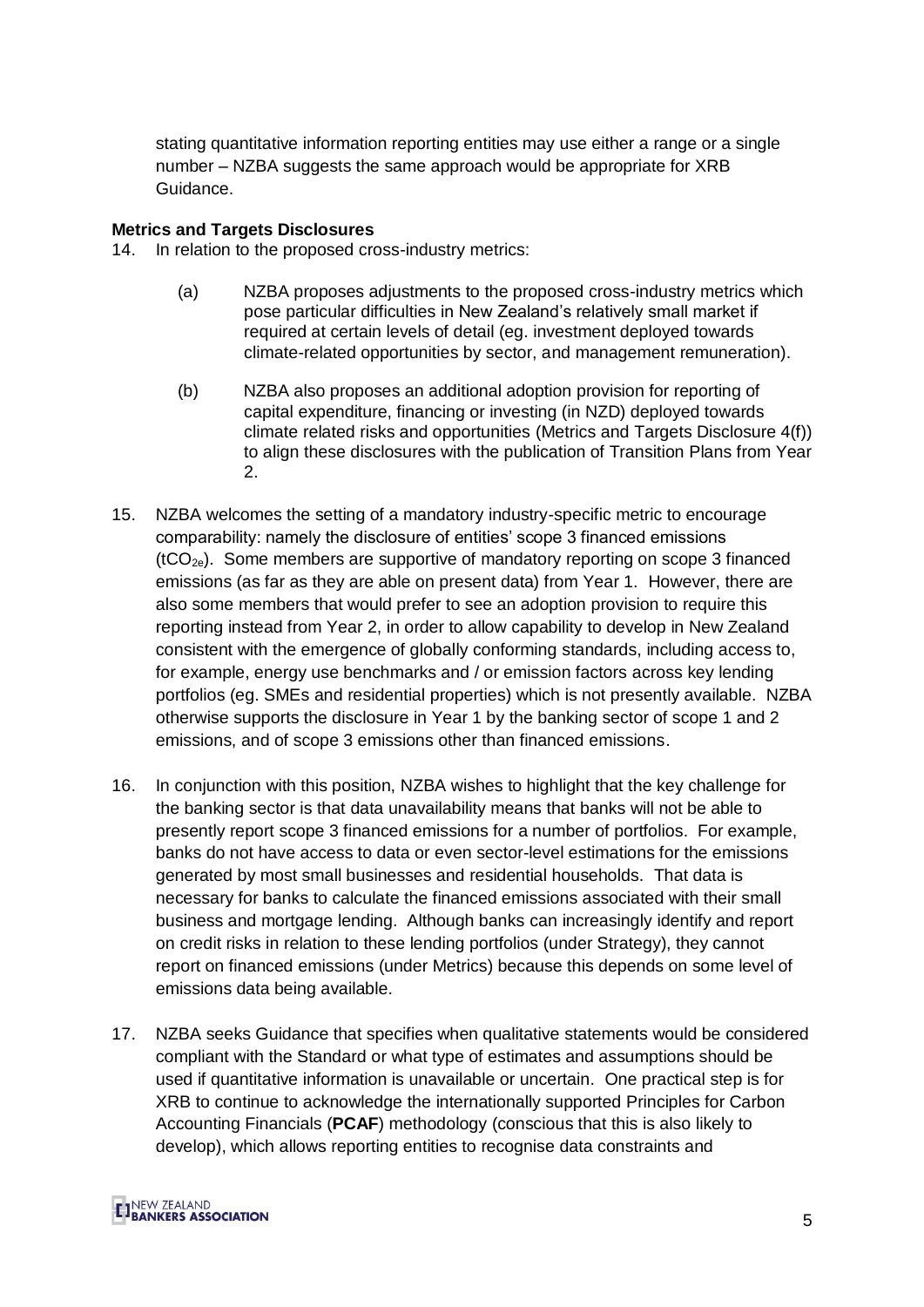assumptions when reporting financed emissions by reporting a "PCAF score" that can improve as data improves.

18. NZBA sets out details in this submission as to how government could provide access to this data and also how to deal with the data uncertainty in the meantime (including where data constraints are such that banks cannot attain even the lowest PCAF data quality score).

#### **Materiality**

19. NZBA members are supportive of the alignment between the definition of materiality in climate statements and existing accounting standards. Members support the XRB's proposal not to adopt a double materiality standard, for the reasons set out in the consultation document. Members recognise the importance of a combined quantitative and qualitative assessment. Members caution the focus on "*enterprise value*" if this does not sufficiently incorporate less tangible climate-related risks.

#### **Assurance**

20. NZBA members are supportive of requiring no more than limited assurance at this early stage, given capacity constraints both on reporting entities and in the assurance profession.

#### **Next steps**

- 21. NZBA commends the work that has gone into developing the Standard and the iterative consultation and engagement process.
- 22. As noted in our November 2021 submission on the Governance and Risk Management sections of the Standard, NZBA and its members are committed to engagement with the XRB and welcome the opportunity to work with XRB through 2022 to develop banking sector-specific guidance (referred to throughout as **Guidance**). This work should also be aligned with the Reserve Bank of New Zealand's work on development of an industry approach to stress testing.

# **Detailed Response to Consultation Questions**

#### **Strategy Disclosures**

#### *Scope and detailed nature of Strategy Disclosures*

*Question 1: Do you think the proposed Strategy section of NZ CS 1 meets primary user needs?* 

*a) Do you think that the information in this section of the standard will provide information that is useful to primary users for decision making? If not, please explain why not and identify any alternative proposals.* 

*b) Do you consider that this section of the standard is clear and unambiguous in terms of the information to be disclosed? If not, how could clarity be improved?* 

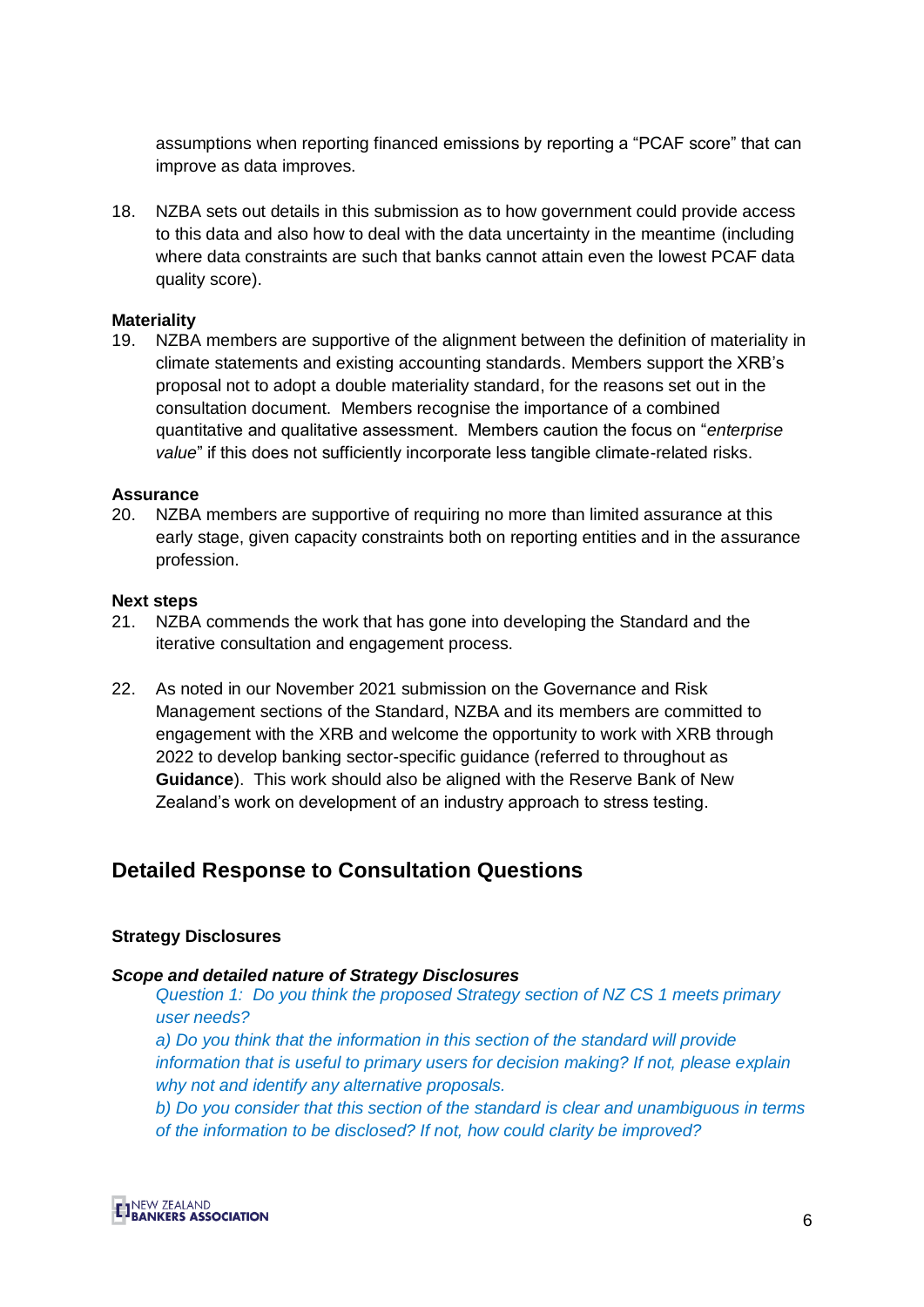*c) Do you consider that this section of the standard is adequately comprehensive and achieves the right balance between prescriptiveness and principles based disclosures? If not, what should be removed or added to achieve a better balance?*

- 23. The proposed Strategy section is rigorous and will be challenging for reporting entities to fully respond to by FY2024 as members invest in internal capability to respond to the regime. Many NZBA members have already invested significantly into developing voluntary TCFD disclosures and appreciate the difficulty of producing forward-looking financial forecasts with significant data constraints. NZBA members support the drive for all reporting entities to take up the challenge of reporting on climate-related issues. However NZBA asks that the XRB recognise in its Guidance the significant uplift in reporting entity capability and capacity that is required, and that as capability develops, so too will the quality and detail of climate statements. XRB should acknowledge explicitly that, in the first few years, reporting entities may need to make qualitative rather than quantitative statements, may not be able to provide high levels of detail in their disclosures, or may be working in low-information environments.
- 24. As users of climate statements from their banking customers, NZBA members are supportive of a Climate Standard that focusses reporting entities on producing insightful disclosures. NZBA makes three overarching comments on the Strategy disclosures:
	- (a) First, NZBA suggests that the Standard adopt the language in the ISSB Protocol (para 8(a), 9 and 13(a)), that reporting entities must disclose information about "*the significant climate related risks and opportunities that it reasonably expects could affect its business model, strategy and cash flows*". This qualified language is pragmatic and would give reporting entities confidence that they can appropriately report the most relevant information for users. Members prefer not to rely solely on materiality when making disclosures in their Strategy section (as XRB suggests in its Comparison Table at p 5) because:
		- (i) risks or opportunities might be identified as material to a reporting entity because they are viewed as influencing a user's investment decision (and would ultimately be disclosed to the market on that basis in other parts of the climate statement or financial reports), but they might not be considered "significant" in terms of informing the disclosure in the entity's Strategy section of its climate statement. While NZBA agrees that these two thresholds will often align, NZBA would prefer that the required strategy disclosures align with the international standard per the ISSB Protocol and specifically limit strategy disclosures to "significant" risks and opportunities.
		- (ii) this language is easier for reporting entities to understand in the context of the Strategy section: it makes sense that this section of reporting should be limited to significant risks and opportunities,

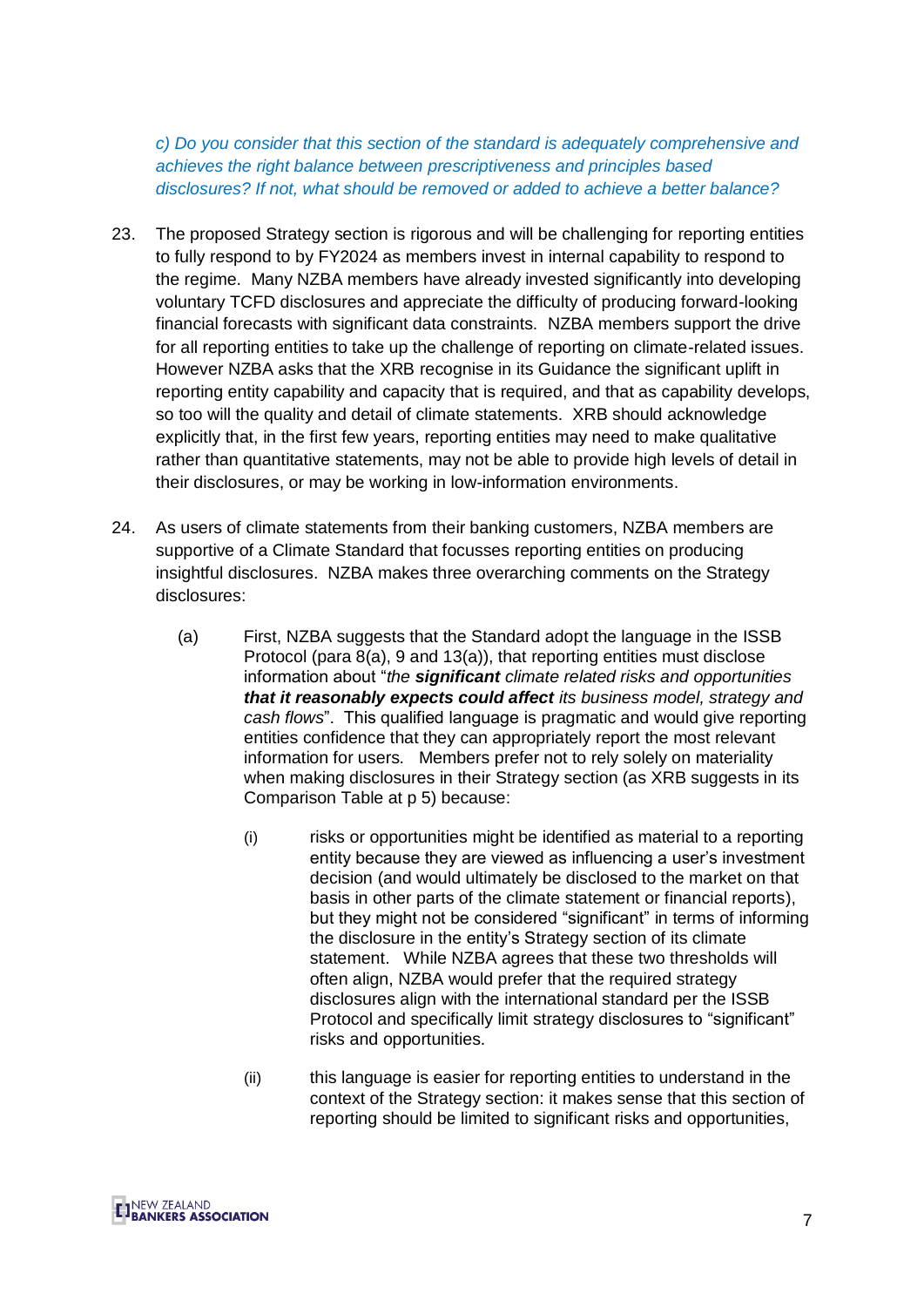while other sections might require more granular assessments of whether a disclosure is material, even if not "significant".

- (iii) this approach is also aligned with the Net Zero Banking Alliance (which one member has joined) which focuses on prioritising efforts where banks have, or can have, the most significant impact, including the most GHG intensive and GHG emitting sectors within our portfolios.
- (iv) this language will have the added benefit of avoiding obscuring relevant information with too much detail.
- <span id="page-7-0"></span>(b) Second, the Standard should recognise that these disclosures may be able to be provided without disclosing specific quantitative information where this is undermined by limited data and significant assumptions. For example, NZBA members appreciate that a business customer could usefully disclose information about climate-related impacts on strategy and financial planning, including on its financial position and financial performance, without providing quantitative cashflow estimates. Similarly, a business customer could report on the potential financial impacts of climate-related impacts on its financial position and performance without disclosing specific forward-looking cashflow modelling. The Standard should adopt the ISSB Protocol wording that "*An entity shall disclose quantitative information unless it is unable to do so. If an entity is unable to provide quantitative information, it shall provide qualitative information*" (and explain why it cannot disclose quantitative information). 2
- (c) Third, NZBA asks that XRB recognise, via Guidance, that quantitative responses to Strategy Disclosures  $5(b) - (d)$  and  $6(c)$  may be commercially sensitive if provided at a certain level of detail. Members suggest Guidance encourages reporting entities to adjust disclosures that might otherwise be commercially sensitive so that decision-useful information can still be provided (as opposed to no information being provided) and that disclosures may be appropriately restricted where necessary, and only where alternative desensitised data cannot be provided.
- <span id="page-7-1"></span>25. NZBA makes the following specific recommendations to include clarity in Strategy Disclosures at paragraphs 4 – 6 of the Standard (referred to as "**Strategy Disclosures**" by paragraph number):
	- (a) Strategy Disclosures 4, 5 and 6: As at para [\[24\(b\)\]](#page-7-0) above, the Standard should appropriately recognise difficulties accessing quality data for a range of these disclosures as the ISSB Protocol does.
	- (b) Guidance for the financial sector should recognise that Strategy Disclosures 4 – 6 are likely to cover bank lending and some investment portfolios, but not other income streams (eg. foreign exchange trading) as suitable methodologies are not yet available. For example, the PCAF

 $\frac{1}{2}$ ISSB Protocol, at [14].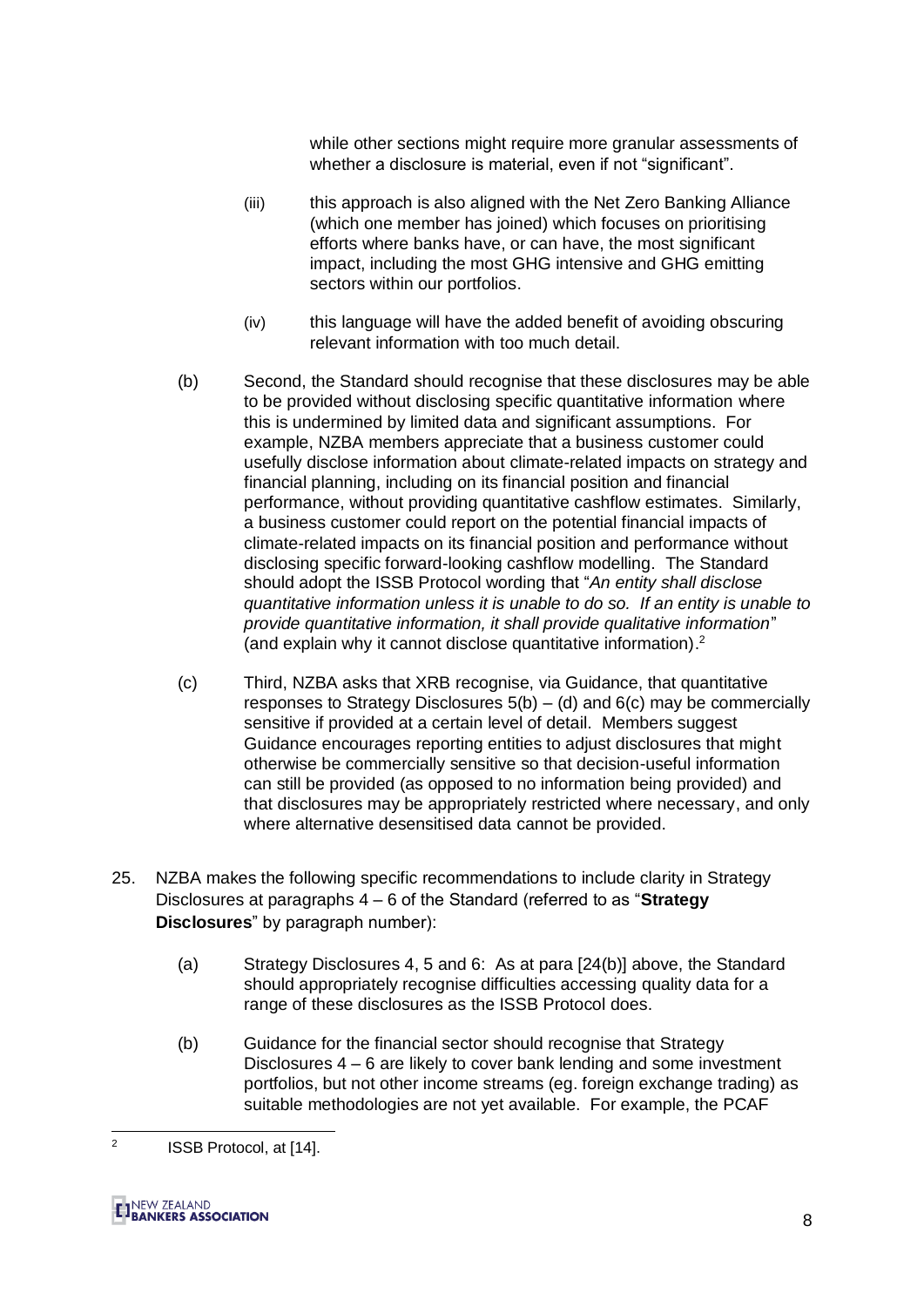Standard methodology presently covers listed equity and corporate bonds, business loans and unlisted equity, project finance, commercial real estate, mortgages, motor vehicle loans, but not other income streams.

- (c) Guidance for all sectors should explain how Strategy Disclosures 5(b) to (e) and 6(a) to (c) relate to potentially equivalent financial impacts recorded in financial statements. For example:
	- (i) "*Potential financial impacts*" required by the Standard may overlap in part with recorded *provisions* in financial statements – eg. a probable obligation to bear the cost of a stranded asset.<sup>3</sup> Members may operate on the basis of a distinction between "potential" and expected impacts, whereby the latter refers to likely short-term financial impacts requiring provision for losses. If all potential financial impacts were aligned with provisions, this would limit disclosures and avoid focus on the long term.
	- (ii) Similarly, "*potential financial impacts*" might align with recorded *contingent liabilities* in financial statements (eg disclosure of a contingent liability from live climate-related litigation). However again, potential financial impacts should not be constrained only to contingent liabilities.
- (d) Guidance is needed to understand the XRB's proposal (aligned with the IFRS TRWG language) to require disclosures of how short, medium and long term time frames are linked to the entity's own strategic planning horizons. Some NZBA members are using much longer time frames in their voluntary reporting (eg 30 years plus, or up to 2100) to align with longer time frames envisaged by climate scenario analysis. Members seek guidance as to whether XRB is anticipating reporting entities view "long term" disclosures as aligned with their "long term" strategic planning (which could, eg. be 10 – 25 years) or whether these should be on an even longer horizon to reflect climate modelling.
- (e) Strategy Disclosures 5(e) (requiring Transition Plans) and 6(b) (requiring disclosure of how strategy might change to address risks and opportunities) effectively cover the same content. Disclosure 6(b) could be removed once Transition Plans are required from Year 2 onwards.
- (f) Currently, significant emphasis is placed on written descriptions in the XRB disclosures. NZBA suggests that XRB align language in any Guidance to indicate that information can, as appropriate, be presented via charts, tables and diagrams, rather than written descriptions.
- 26. NZBA generally supports the proposed disclosures related to methodologies and assumptions in Strategy Disclosure 6 (Resilience) and makes the following comments:

 $\overline{3}$ <sup>3</sup> See eg, discussion in Climate Standards Disclosure Board "Accounting for climate: Integrating climate-related matters into financial reporting" December 2020, p 17.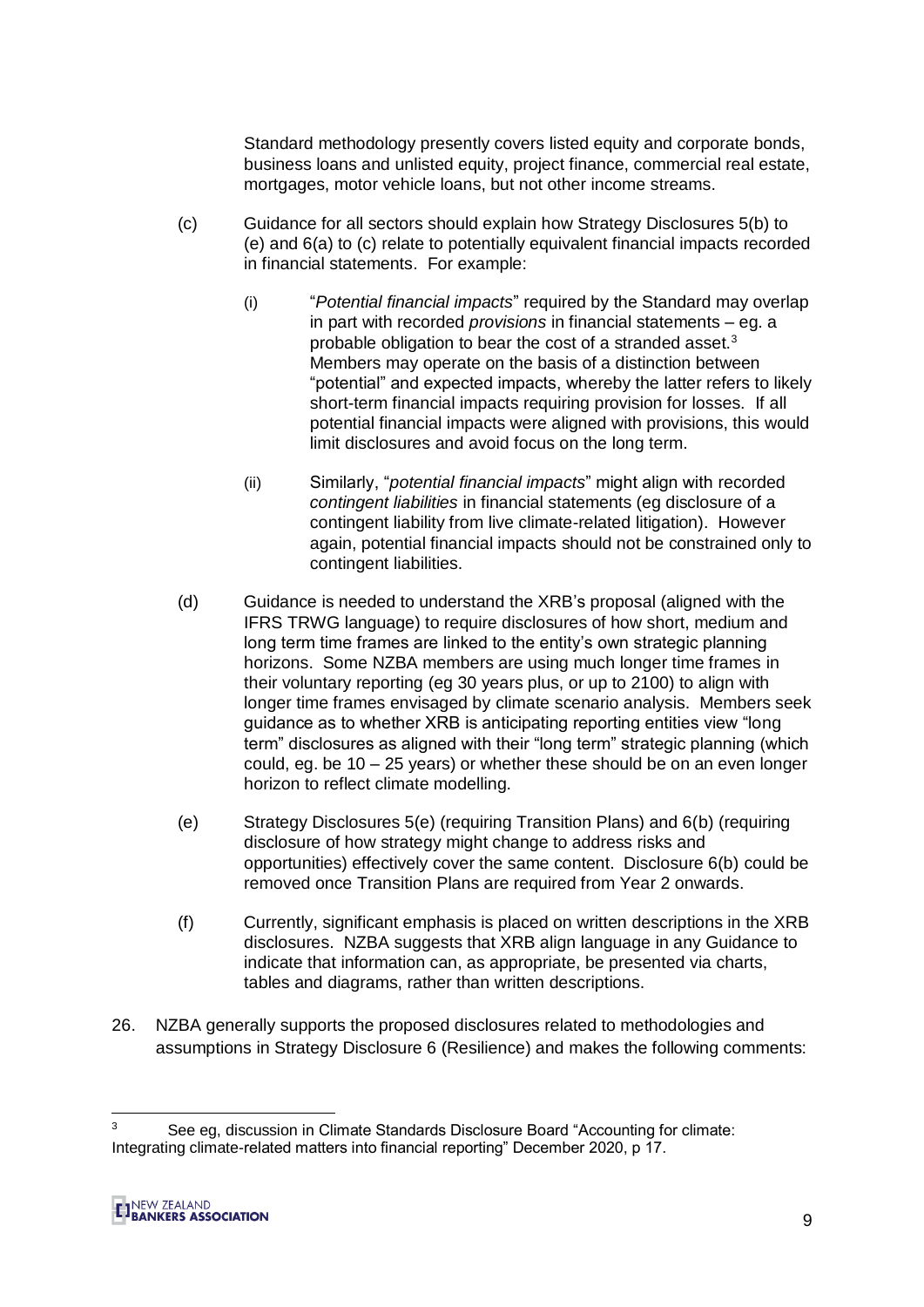- (a) Strategy Disclosures 6(a) and 6(c) require disclosure of the "*potential impacts*" of climate-related risks and opportunities on business model and strategy, and "*potential financial impacts*" of these risks and opportunities on financial position, performance and cashflows. "*Potential*" impacts are then defined as "*plausible*" impacts. NZBA considers that "*plausible*" is too low a bar to justify these important disclosures. NZBA proposes that:
	- (i) the Standard should adopt the ISSB Protocol approach, which asks for disclosures as to "*how [the entity] expects its financial position to change over time*" (para 14(c)); or
	- (ii) alternatively, the Standard could define "*potential*" as impacts that are "reasonably likely" (rather than "*plausible*" impacts).<sup>4</sup> This would align with both the TCFD recommendations and the ISSB Protocol, which do not use the term "*plausible*" in relation to these Strategy disclosures.<sup>5</sup>
- (b) On either approach, Members are concerned that "*potential*" impacts are not equivalent to the ISSB Protocol wording which refers to risks which "*could reasonably be expected to have a financial effect*", which is the justification provided in XRB's Comparison Document (p 6).
- (c) Note the above outcome would be intentionally different to the current definition of "*climate-related scenario*", which is defined by TCFD as a "*plausible description of how the future may develop*".
- 27. NZBA generally supports the proposed disclosures related to methodologies and assumptions in Strategy Disclosure 7 (Scenario analysis) and makes the following comments:
	- (a) Disclosure 7(b)(ii) regarding the governance process used to oversee and manage scenario analysis would be more appropriately located in the Governance section, while recognising that entities retain discretion as to how to provide the disclosures.
	- (b) In addition, as set out in the NZBA's earlier submission on Governance in November 2021, in consideration of the branch structures of many members, it would be beneficial to replace the references to "*board*" with "*governance body or bodies*" as used in the ISSB Protocol (or provide Guidance that the phrase "board" can include governance body where appropriate). This would provide flexibility to branch operations to reflect the governing authority that most directly impacts action undertaken in New Zealand.

<sup>5</sup> The TCFD Guidance only uses the term "*plausible*" in relation to scenarios (ie "*scenarios are a plausible description of how the future may develop*…".



-

<sup>4</sup> "Potential impact" is defined by the TCFD as "*Potential impact refers to financial impact that may occur in the future …*"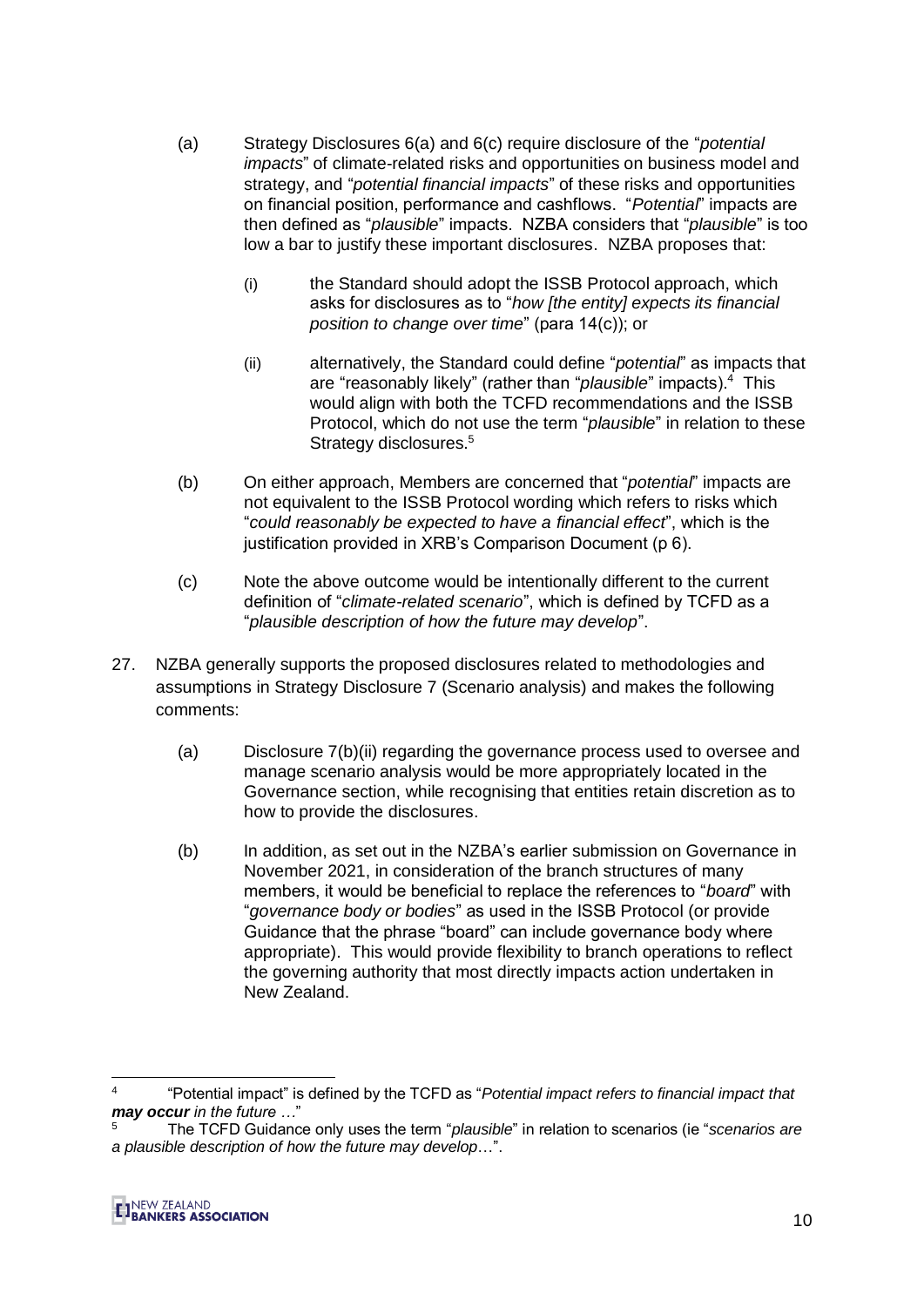#### *Business Model and Strategy*

*Question 2: Do you agree that a standalone disclosure describing the entity's business model and strategy is necessary? Why or why not?*

<span id="page-10-0"></span>28. NZBA supports the standalone disclosure of the entity's business model and strategy to help users to understand the scope of an entity's business. NZBA queries whether reference to "*business model*" is necessary, as this suggests more detailed disclosure of an entity's operating model. Disclosure of the entity's "*business and strategy*" would likely be sufficient. (NZBA notes that the ISSB Prototype uses "business model" but TCFD does not).

#### *Scenario Analysis*

*Question 3: Do you agree that we should not prescribe which global mean temperature increase scenario(s) should be used to explore higher physical risk scenarios (such as 2.7°C and/or 3.3°C or by using Representative Concentration Pathways (RCP) such as RCP4.5 or 6), but rather leave this more open by requiring a 'greater than 2°C scenario'? Why or why not?* 

- 29. No NZBA members would prefer one set of mandated temperature increase scenarios to encourage comparability and give certainty to primary users. NZBA members are actively working to develop sector-specific standardised climate scenarios and this would assist this work. Reporting entities can also include additional scenarios if they wish. If there was a particular reason why a reporting entity wanted to use a different set of scenarios this could be permitted, so long as an explanation was provided.
- 30. NZBA also encourages Government to publish a consistent set of physical risk data for input into entities' climate scenarios used for scenario analysis.
- 31. In light of the latest IPCC reporting warning that, without deep emissions cuts a plausible future includes temperatures well above 2°C, NZBA suggests that a "*greater than 2°C*" scenario is too low as a guideline higher physical risk scenario. NZBA members consider a more appropriate option would be a scenario "*well above 2°C*", or "*greater than 2.7°C*" or "3°C", and/or guidance that reporting entities use specific IPCC Representative Concentration Pathways eg. RCP 2.6 (which correlates to c.  $1.5 - 2$ degrees of warming) and RCP8.5 (which correlates to c. 5 degrees of warming).

#### *Transition Plans*

*Question 4: We do not require transition plans to be tied to any particular target such as net zero and/or 1.5°C, but that entities will be free to disclose this if they have done so. Do you agree? Why or why not?*

32. NZBA supports the proposal to require Transition and Adaptation Plans, and the additional time before disclosure of both plans is mandatory (Transition Plans required in Year 2 and Adaptation Plans required in Year 3). It will be useful for XRB to publish guidance on Transition and Adaptation Plans, including:

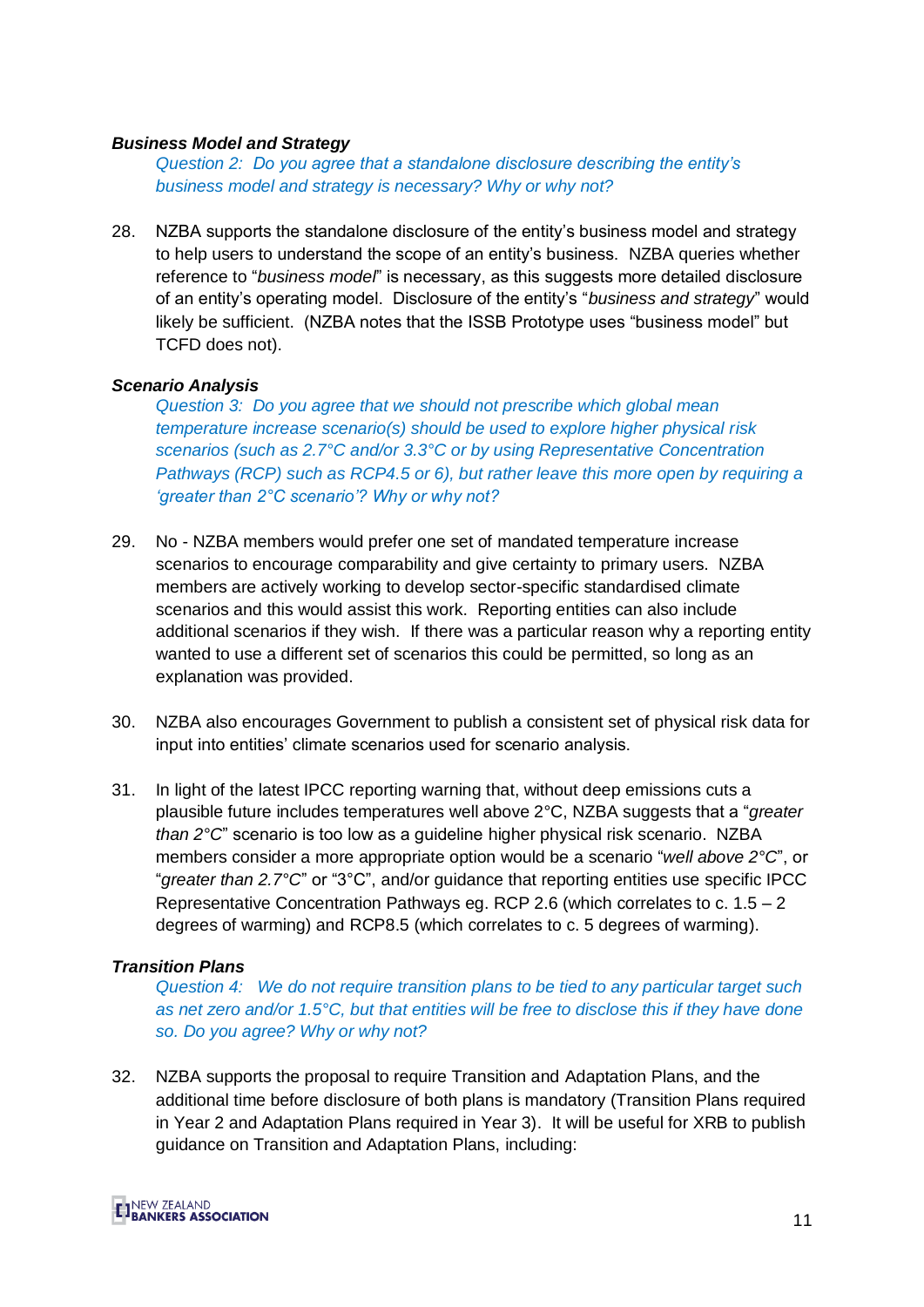- (a) expected format and content;
- (b) how mandatory disclosures should be reflected in these plans (eg. is there an expectation that potential financial impacts would be specified in a Transition Plan as well as in annual Climate Statements); and
- (c) whether identified transition risks should also be expressly mandated as needing to be disclosed in the Transition Plan (as otherwise these might not be recognised in either the Adaptation or Transition Plans which is an odd exception).
- 33. Whether to require alignment between an entity's Transition Plan and a particular target (eg net zero or 1.5 degrees) is an important question for the specific New Zealand context. Members recognise that although international guidance refers to the transition to a "*lower carbon economy*" (eg the ISSB Protocol), New Zealand has adopted specific targets under the Climate Change Response Act 2002 (*CCRA*). Given that the CCRA contains the specific dual targets of (i) reducing GHG emissions to net zero by 2050; and (ii) reducing methane emissions by 24 - 47% reduction on 2017 levels by 2050, it makes sense for New Zealand reporting entities to disclose their Transition Plans towards these specific net zero and methane reduction targets. That will allow for greater cohesion between public and private sector efforts to reduce emissions (eg. as contemplated by He Waka Eke Noa). For financial institutions, it also aligns with the PCAF Standard which notes that when emissions from a specific GHG (eg methane) are material and relevant, financial institutions should consider a separate disclosure of these emissions).

#### *Strategy - Defined Terms*

*Question 5: Do you have any other views on the defined terms as they are currently proposed?*

- 34. NZBA makes the following specific recommendations on defined terms:
	- (a) **"climate-related scenario"**: it is not clear how to interpret or apply the proposed requirement embedded within the definition that the description of how the future may develop should be "challenging" as well as "plausible". NZBA requests XRB provide further detail as to what is meant by "*a plausible, challenging description of how the future may develop…*" in this definition.
	- (b) **"potential"**: The proposed definition of "potential" states that "potential" is effectively defined as "plausible". See comments above at [\[25\]](#page-7-1).
	- (c) *"***business model**": As above at [\[28\]](#page-10-0), this concept should be removed entirely. If this concept is retained, then NZBA would propose that the term is left undefined for greater flexibility. For example, the present definition is based on transforming "*inputs*" into "*outputs*" (similar to the ISSB Protocol definition) and works more easily for a listed company than for a financial institution. TCFD does not use this term at all.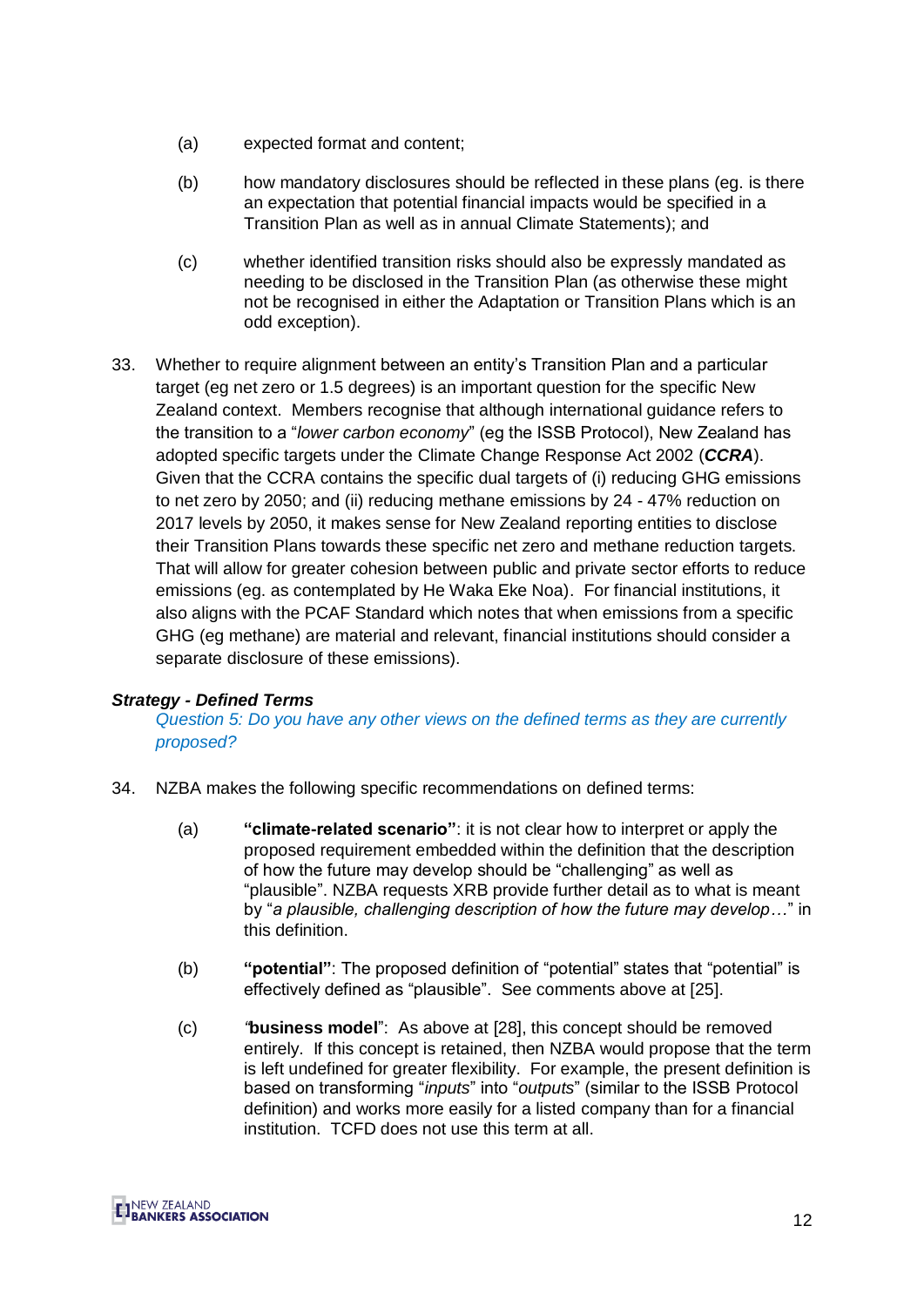(d) NZBA proposes a new definition of "**governance body**" (per previous Submission): "*Governance body: A body elected or appointed to oversee the activities of the entity and which has the ability to hold management accountable. This includes a board of directors, or any other representative of a corporate parent that exercises control over the entity*." This aligns with the ISSB Protocol, which uses the phrase "governance body" to include "*a board, committee or equivalent body charged with governance*".

# *Strategy Adoption Provisions*

*Question 6: The XRB has identified adoption provisions for some of the specific disclosures in NZ CS 1:* 

*a) Do you agree with the proposed first-time adoption provisions? Why or why not? b) In your view, is first-time adoption relief needed for any of the other disclosure requirements? Please specify the disclosure and provide a reason. c) If you are requesting further first-time adoption relief, what information would you be able to provide in the interim?*

35. NZBA supports all of the proposed adoption provisions and comments further as follows.

| <b>Proposed Strategy adoption provision</b>                                                                                                                                                                                                          | <b>NZBA comment</b>                                                                                                                                                                                                                                                                                                                                                                                                                                                            |
|------------------------------------------------------------------------------------------------------------------------------------------------------------------------------------------------------------------------------------------------------|--------------------------------------------------------------------------------------------------------------------------------------------------------------------------------------------------------------------------------------------------------------------------------------------------------------------------------------------------------------------------------------------------------------------------------------------------------------------------------|
| In the first statement, no disclosure<br>required in relation to the time horizons<br>over which each climate-related risk or<br>opportunity could reasonably be expected<br>to have a financial impact on the entity<br>(Strategy Disclosure 4(b)). | Support. NZBA also asks that XRB's Guidance<br>confirm that no information is therefore required<br>for Disclosure 4(b) for Year 1.                                                                                                                                                                                                                                                                                                                                            |
| In the first statement, qualitative disclosure<br>only in relation to actual and potential<br>financial impacts (Strategy Disclosures<br>$5(c)$ and $6(c)$ ).                                                                                        | Support.<br>In addition, propose a further one year delay for<br>Strategy Disclosure 5(d) (how climate-related<br>risks and opportunities serve as an input to<br>financial planning processes, including for<br>capital deployment and funding). Time is<br>needed to increase capability and familiarity with<br>quantifying financial impacts, which is necessary<br>to provide quantitative information about how<br>capital deployment and funding decisions are<br>made. |
| Transition plans are only required from the<br>second climate statement (with a<br>description of progress in the first<br>statement) (Strategy Disclosure 5(e)).                                                                                    | Support.                                                                                                                                                                                                                                                                                                                                                                                                                                                                       |
| Adaptation plans are only required from<br>the third climate statement (with a<br>description of progress in the first and                                                                                                                           | Support.                                                                                                                                                                                                                                                                                                                                                                                                                                                                       |

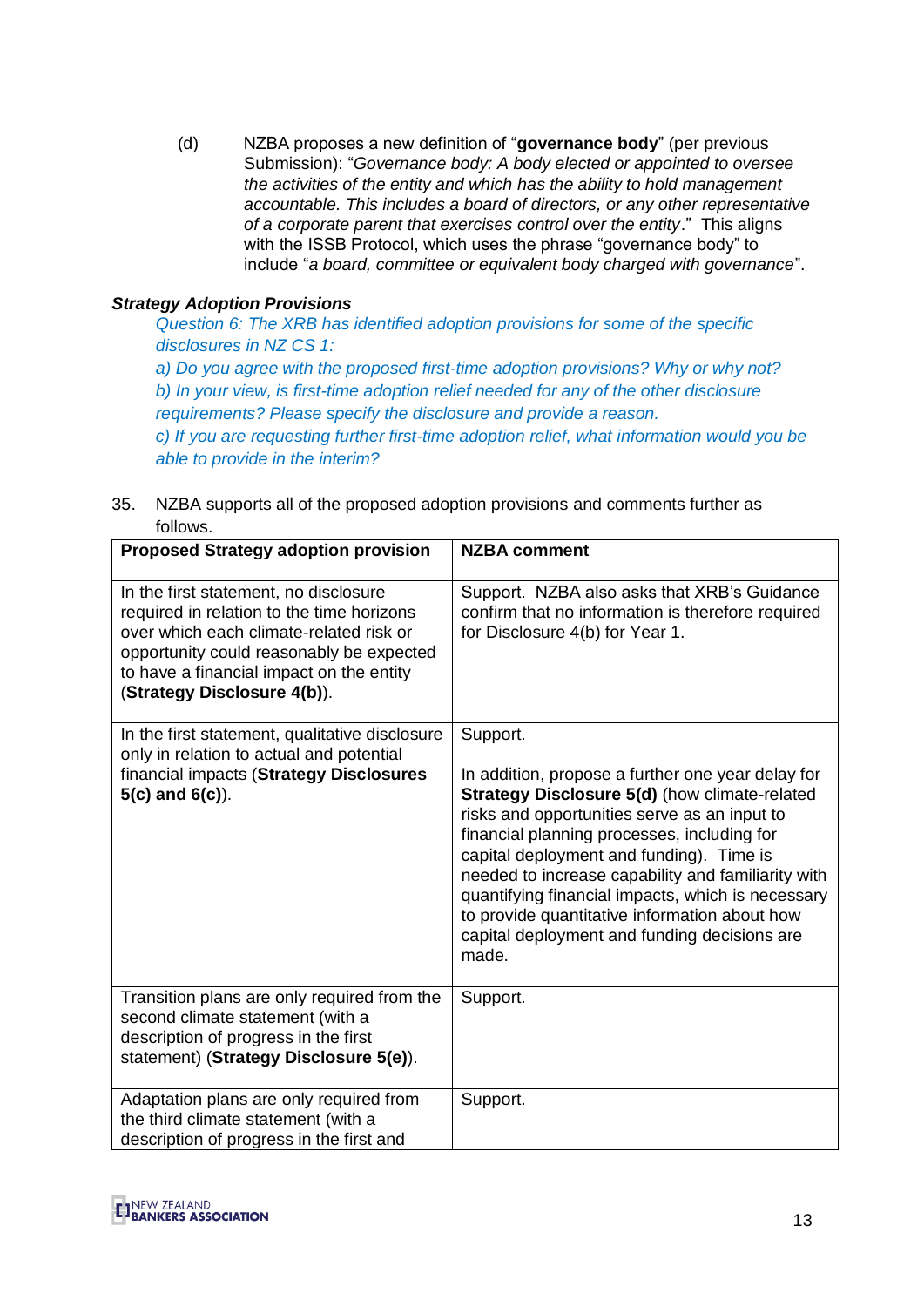| second statements) (Strategy Disclosure |
|-----------------------------------------|
| 5(e)).                                  |

## **Metrics and Targets**

## *Cross industry metrics*

*Question 7: Do you think the proposed Metrics and Targets section of NZ CS 1 meets primary user needs?* 

*a) Do you think that the information in this section of the standard will provide information that is useful to primary users for decision making? If not, please explain why not and identify any alternative proposals.* 

*b) Do you consider that this section of the standard is clear and unambiguous in terms of the information to be disclosed? If not, how could clarity be improved? c) Do you consider that this section of the standard is adequately comprehensive and achieves the right balance between prescriptiveness and principles based disclosures? If not, what should be removed or added to achieve a better balance?*

36. NZBA members support a set of mandatory cross-industry metrics for all reporting entities, where these make sense across all entities. Certain proposed disclosures make more sense for listed issuers to disclose, than for banks or fund managers, as set out below.

| <b>Cross-industry Metrics</b>                                                       | <b>NZBA comment</b>                                                                                                                                                                                                                                  |
|-------------------------------------------------------------------------------------|------------------------------------------------------------------------------------------------------------------------------------------------------------------------------------------------------------------------------------------------------|
| 4(a) Scope $1 - 3$ emissions                                                        | Support (see detailed comments on Scope<br>3 emissions below)                                                                                                                                                                                        |
| 4(b) GHG emissions intensity                                                        | Support. NZBA is keen to support XRB in<br>determining Guidance for the banking<br>sector on appropriate guidance for<br>emissions intensity calculations.                                                                                           |
| 4(c) Amount or % of assets or business<br>activities vulnerable to transition risks | Support optionality of amount or % at risk<br>to avoid giving away commercially<br>sensitive information.                                                                                                                                            |
|                                                                                     | Support reporting entities having discretion<br>to define "vulnerability", with some<br>guidance as to whether this is based<br>solely on customers' exposure to risk, or<br>whether it also incorporates customers'<br>capacity to respond to risk. |

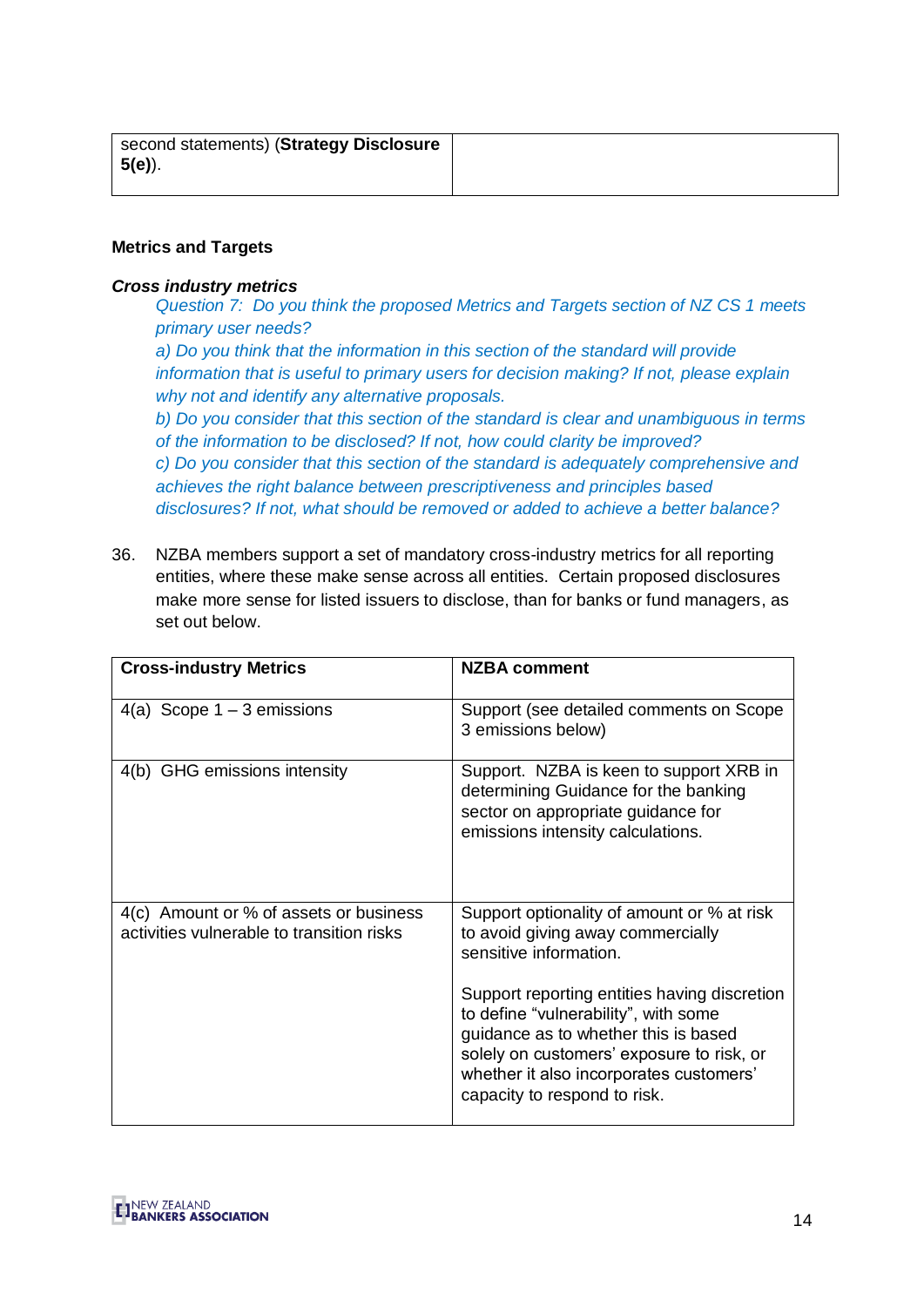| 4(d) Amount or % of assets or business<br>activities vulnerable to physical risks                                              | As above.                                                                                                                                                                                                                                                                                                                                                                                                                                                                                                                                                                                                                                                                                                                                            |
|--------------------------------------------------------------------------------------------------------------------------------|------------------------------------------------------------------------------------------------------------------------------------------------------------------------------------------------------------------------------------------------------------------------------------------------------------------------------------------------------------------------------------------------------------------------------------------------------------------------------------------------------------------------------------------------------------------------------------------------------------------------------------------------------------------------------------------------------------------------------------------------------|
| 4(e) Proportion of revenue, assets or other<br>business activities aligned with climate<br>related opportunities (amount or %) | Reporting entities should be able to report<br>this metric for the reporting year in<br>question. However entities should not be<br>required to disclose proportion of revenue<br>aligned with specific opportunities, to avoid<br>giving away commercially sensitive<br>information (eg. % revenues anticipated in<br>next $2 - 5$ years from a new green<br>financial product).<br>Propose move to a recommended, not<br>mandatory, disclosure.                                                                                                                                                                                                                                                                                                    |
| 4(f) Capital expenditure, financing or<br>investing (in NZD) deployed towards<br>climate related risks and opportunities       | Members are concerned that reporting<br>against this category could easily be too<br>broad to be useful (eg. a total NZD figure<br>for all investment deployed towards all<br>climate-related risks and opportunities),<br>while also at risk of requiring disclosure of<br>commercially sensitive information (eg<br>particular investment deployed towards a<br>particular opportunity). Guidance as to the<br>level of granularity required will be<br>important, including whether portfolio level<br>financing or investing is appropriate.<br>NZBA seeks an adoption provision<br>delaying mandatory reporting of this metric<br>to Year 2, because of the connection<br>between these disclosures and the<br>publication of Transition Plans. |
| 4(g) Internal emissions price (NZD/Mt<br>CO <sub>2e</sub>                                                                      | Support. NZBA notes that this metric is<br>identified in TCFD guidance and in the<br>ISSB Protocol. NZBA is concerned that<br>disclosure of detailed internal emissions<br>prices on a sector-by-sector or asset-<br>specific basis may not be useful for users<br>and could also risk disclosing<br>commercially sensitive content. For<br>example, in situations where finance is<br>sought for a large project for which there is<br>a high degree of competition among<br>lenders and a small market in New<br>Zealand. Whilst this metric is in the draft<br><b>ISSB Protocol it is important for XRB to</b><br>recognize that the ISSB Protocol is likely                                                                                      |

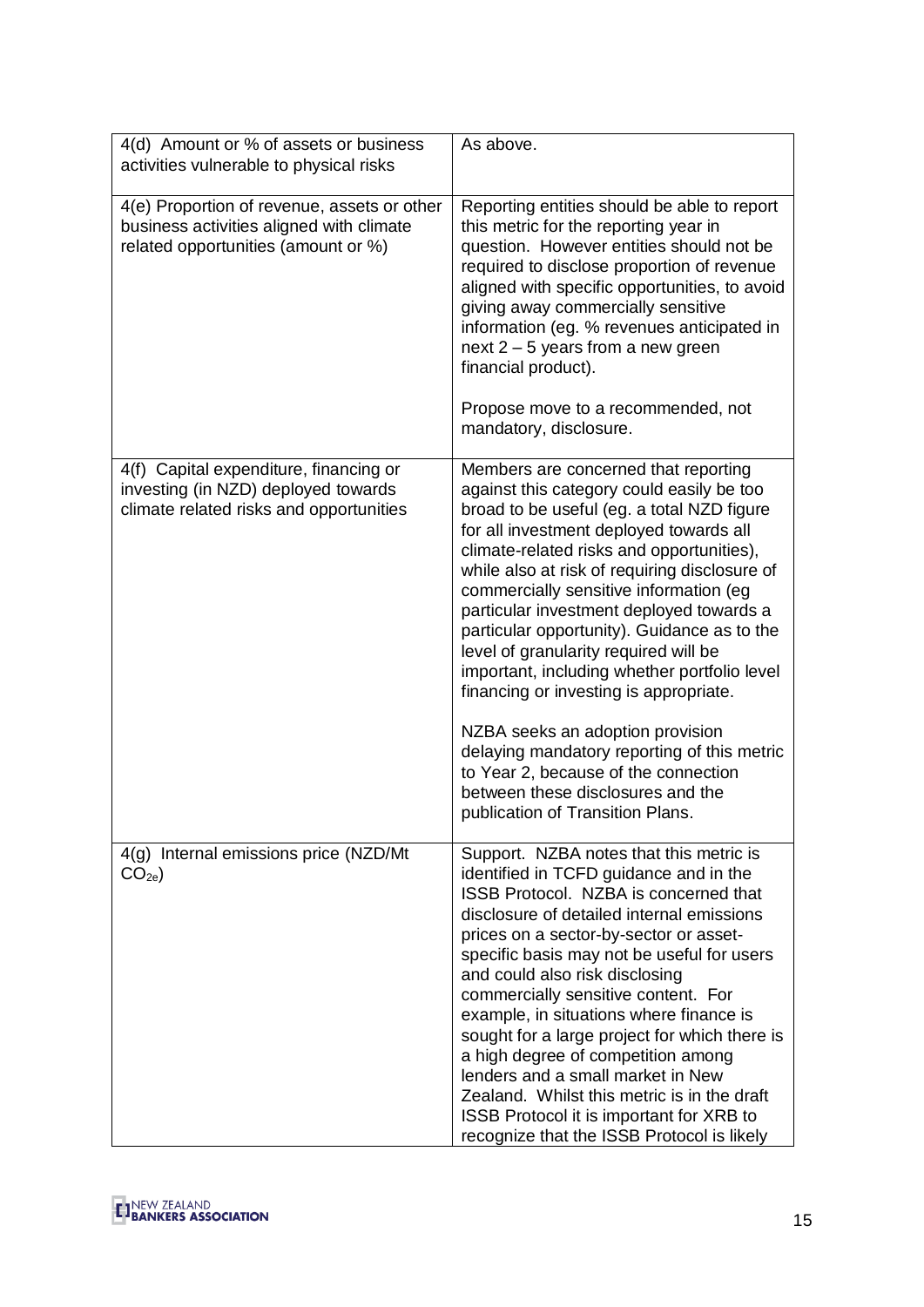|                                                                                                    | to receive significant feedback from<br>industry globally and we anticipate this<br>confidentiality issue may also be drawn to<br>the ISSB's attention by global submitters.                                                                                                                                                                                                                                                                                                                                                                                                                                                                                                                                                                                                                                                                                    |
|----------------------------------------------------------------------------------------------------|-----------------------------------------------------------------------------------------------------------------------------------------------------------------------------------------------------------------------------------------------------------------------------------------------------------------------------------------------------------------------------------------------------------------------------------------------------------------------------------------------------------------------------------------------------------------------------------------------------------------------------------------------------------------------------------------------------------------------------------------------------------------------------------------------------------------------------------------------------------------|
| 4(h) Proportion of management<br>remuneration linked to climate related<br>risks and opportunities | Support. However, given the small size of<br>New Zealand's financial services market,<br>disclosure should not be required at a<br>level that would enable a reader to identify<br>elements of individual remuneration<br>packages. A pragmatic alternative would<br>be to permit disclosures of the proportion<br>of executive incentive packages linked to<br>climate related risks and opportunities.<br>Members propose further that:<br>this disclosure be revised to state<br>"executive management<br>remuneration", rather than<br>"management remuneration" to<br>focus this disclosure on the most<br>senior executives only; and<br>Guidance confirm that, for<br>overseas banks with local<br>branches, it is appropriate to<br>recognise only the proportion of<br>remuneration aligned with<br>responsibilities for the New<br>Zealand portfolio. |

# *Targets*

- 37. NZBA members support alignment with the TCFD and ISSB recommendations on Metrics Disclosure 7 (Targets), i.e. the requirements to disclose specific information used to set any published targets. NZBA makes the following comments:
	- (a) Financial institutions are likely to set targets to reduce financed emissions and emissions intensity (which both aim to directly reduce GHG emissions), but also targets for sustainable financing and sustainable financial products (which connect less directly to GHG emissions reductions). This gives rise to two related issues:
	- (b) the criteria in Disclosure 7 (eg "*whether the target is science based*") do not sit easily with targets that are not specifically linked to GHG emissions reductions. It would be useful to clarify in Guidance that Disclosures 7(a) and (b) are only required for emissions based targets; and

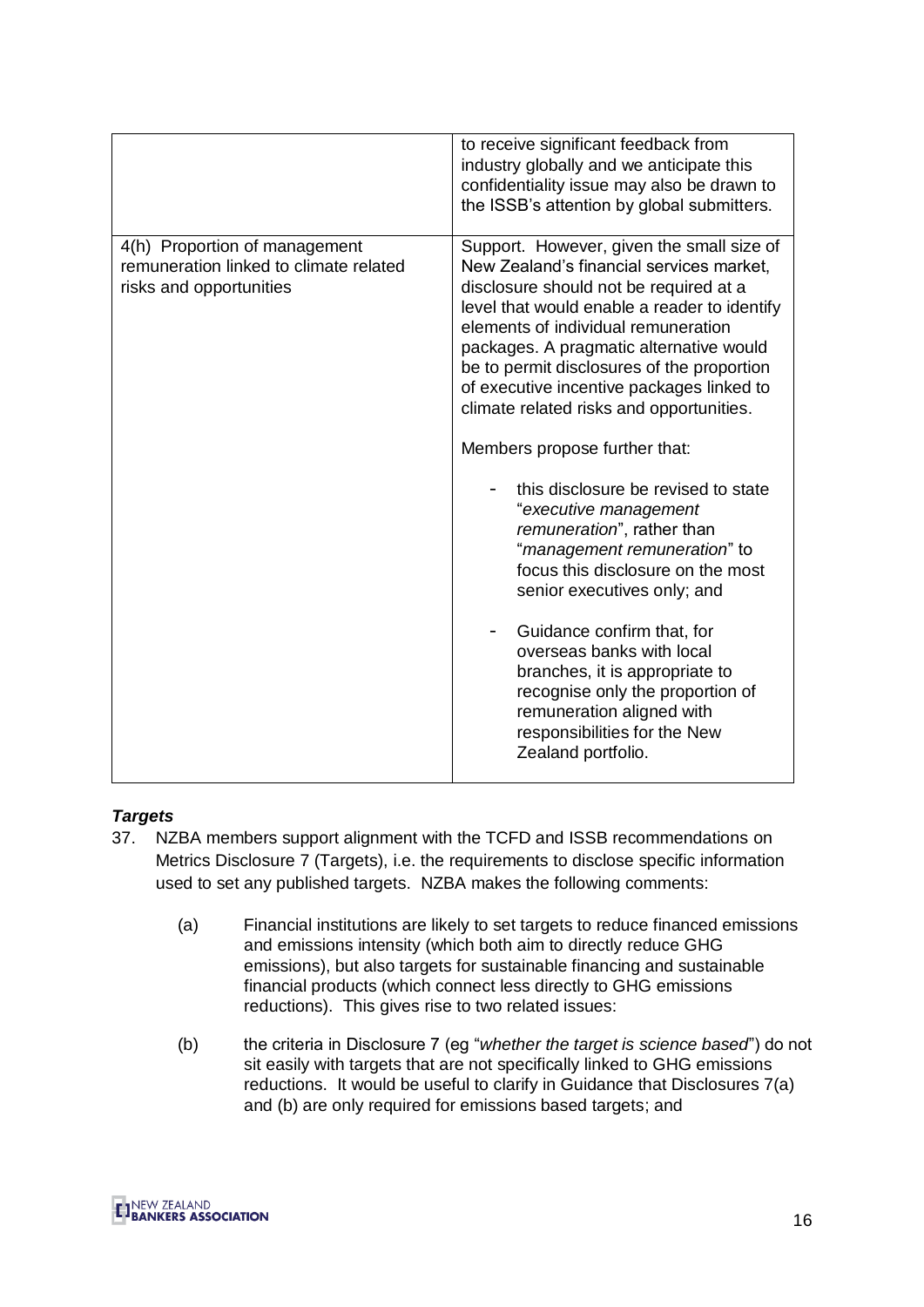- (c) the proposed definition of "target" being: "*a specific level, threshold, or quantity of a metric*" is ambiguous. NZBA requests that the XRB clarify this definition to confirm that targets may be qualitative or quantitative. Alternatively, if XRB intends that all targets should be strictly connected to emissions reduction only, this requires clarification.
- (d) Guidance should confirm that reporting entities are not expected to disclose information underpinning targets if that information would release commercially sensitive information (eg. lending data for customers recruited on the basis of access to better sustainable financing). For example, Guidance could confirm whether reporting entities are expected to disclose broad overarching targets for their whole operations, or more granular targets related to any climate risk and opportunity management.
- (e) Members support the proposed additional disclosure regarding sciencebased targets is supported in principle, but further guidance as to the definition of "science-based" should be provided (see [\[55\]](#page-20-0) below).

#### *Methodology and assumptions*

- 38. NZBA supports in principle the requirement for reporting entities to include Disclosures 11 and 12 regarding the methodology and assumptions made in preparing metrics and targets disclosures.
- 39. However, Metrics Disclosure 12 regarding uncertainty (disclosure of any metrics with significant estimation uncertainty) is not aligned with TCFD or ISSB recommendations and appears to be unnecessarily distinct. NZBA suggests that the intent of this disclosure requirement could be achieved more simply by aligning with the TWRG prototype recommendation (requiring "*explanations of the methods used to calculate the targets and inputs to the calculation, including the significant assumptions made and the limitations of those methods*", rather than requiring a separate disclosure regarding metrics that have significant estimation uncertainty.

#### *Industry specific metrics*

*Question 8: We have not specified industry-specific metrics. The guidance will direct preparers where to look for industry-specific metrics. Do you believe this is reasonable or do you believe we should include a list of required metrics by industry? If so, do you believe we should use the TCFD recommendations or follow the TRWG prototype?*

- 40. Members welcome industry-specific guidance to enhance comparability and certainty of expectations.
- 41. For the banking sector, members propose that XRB specify that Scope 3 emissions from financed emissions are a mandatory (but not exhaustive) industry-specific metric that must be disclosed where data and methodologies allow (noting that some members would seek a one year adoption provision in this regard). See discussion from [\[44\]](#page-17-0) below.

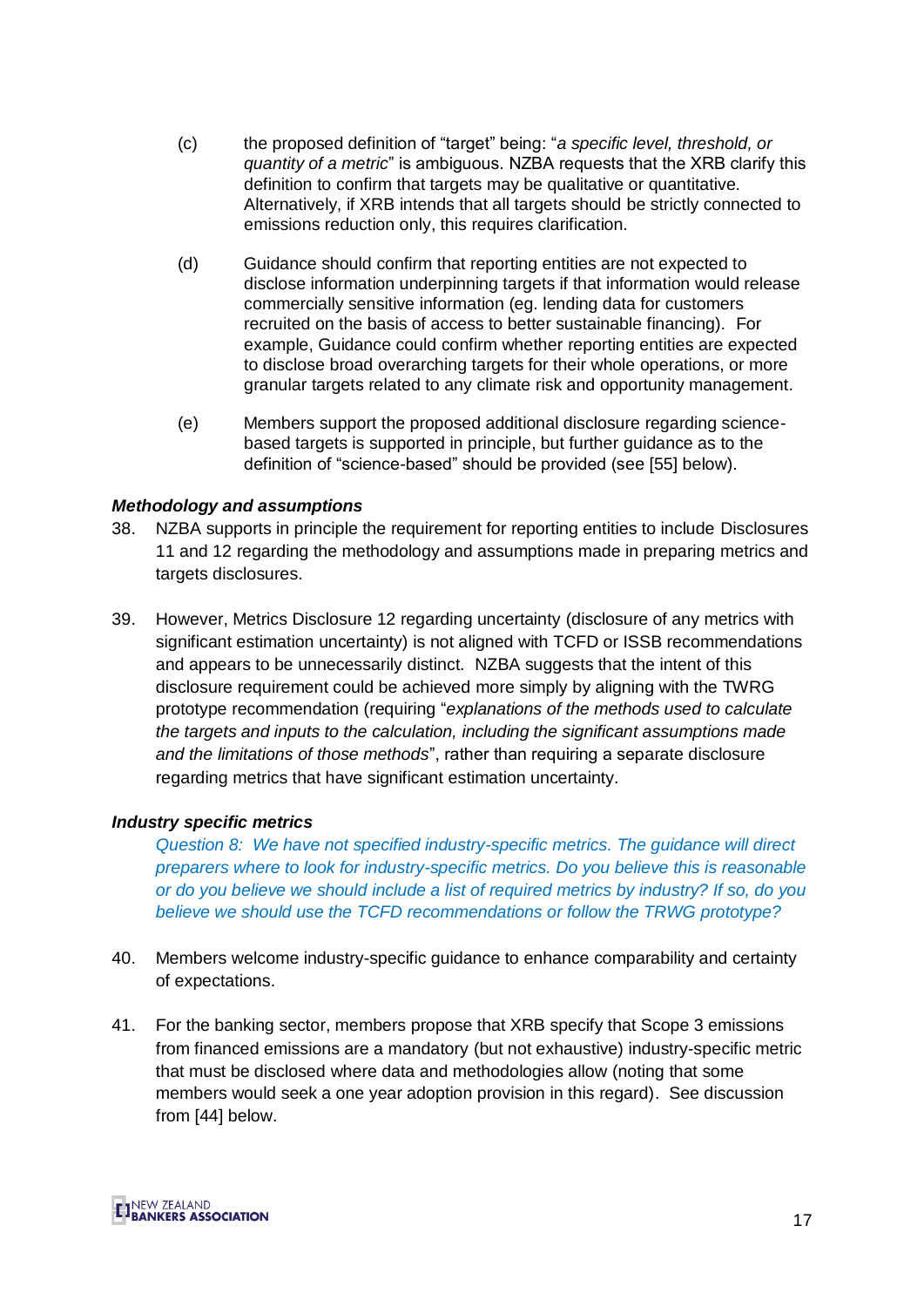- 42. Members also welcome industry-specific (non-binding) Guidance as to other metrics that are recommended for the financial sector (noting that some of these overlap with the more generic cross-industry metrics at Disclosure 4), although recognise the importance of this remaining non-mandatory. These metrics include:
	- (a) metrics related to credit exposure, equity and debt holdings (potentially broken down by industry, geography, credit quality, and average tenor) (per the TCFD 2021 Implementation Guidance, albeit with the caveat that information broken down by industry and geography might disclose individual data which could be inappropriate);
	- (b) gross exposure to carbon-related industries by industry, total gross exposure to all industries, and percentage of total gross exposure for each carbon-related industry (as per ISSB Protocol Appendix B16);
	- (c) amount and percentage of carbon-related assets relative to total assets (per the TCFD 2021 Implementation Guidance and ISSB Protocol Appendix B16);
	- (d) percentage of gross exposure included in financed emissions calculation (as per ISSB Protocol Appendix B16);
	- (e) emissions intensity and gross exposure, for each industry by asset class (as per ISSB Protocol Appendix B16); and
	- (f) amount of lending and other financing connected with climate-related opportunities (per the TCFD 2021 Implementation Guidance).
- 43. For other sectors, members support reference to increasing international guidance from the TCFD, IFRS TRWG prototype and ISSB Protocol, but consider this should all remain non-binding guidance until capacity develops in New Zealand and internationally (and anticipating there may be further adjustments to international guidance). For example, NZBA members are considering the ISSB's detailed sectorspecific guidance for commercial banks released on 31 March 2022.

#### *Scope 3 emissions*

*Question 9: We will require disclosure of scope 3 value chain emissions as part of this standard. Are there areas (particularly in your scope 3 value chain) where there are impediments to measuring at present? If so, what are these areas and when do you think it might be possible to measure these areas?*

- <span id="page-17-0"></span>44. For banks, Scope 3 emissions are largely comprised of:
	- (a) scope 3 emissions from banks' own operations (eg employee commuting, business travel, waste, and emissions of suppliers); and
	- (b) most significantly, scope 3 financed emissions from lending and investments (eg scope  $1 - 3$  emissions of banking customers).

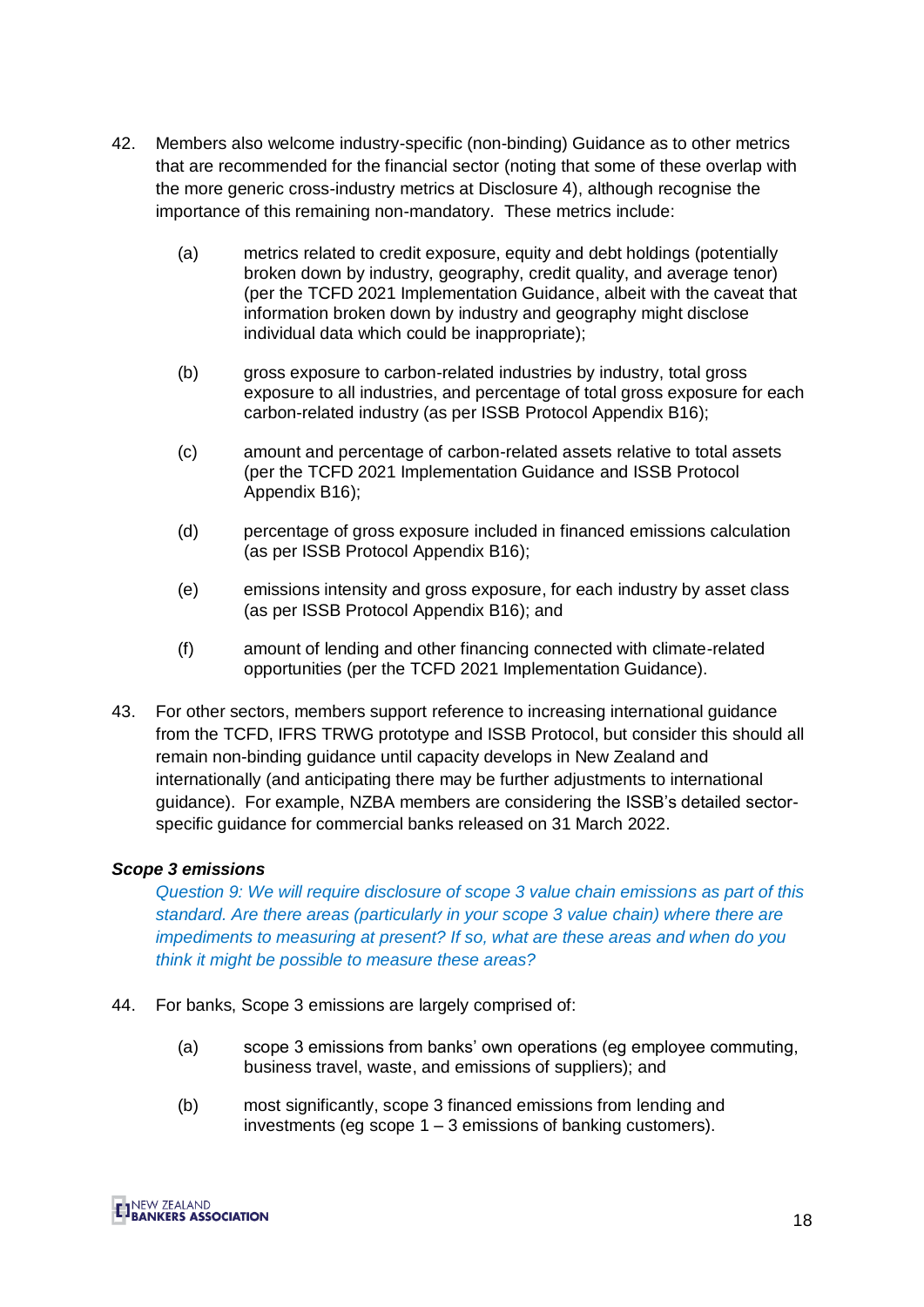- 45. Members support the introduction of a banking industry specific metric: scope 3 financed emissions. This aligns with the TCFD's 2021 Guidance, which recommended that banks disclose GHG emissions for their lending and other financial intermediary business activities where data and methodologies allow, and calculated in line with the PCAF Standard or a comparable methodology (see TCFD 2021 Implementing Guidance, Table 2, p 50).
- 46. However, New Zealand banks face two particular challenges to calculate scope 3 financed emissions:
	- (a) New Zealand banking customers are themselves often not yet able to report their own greenhouse gas emissions – for example many small to medium businesses (**SMEs**) are not currently measuring their emissions and do not have the capacity or capability to do this. Members are acutely aware of these information gaps as they are working specifically with their customers to better understand and measure their emissions. Business lending and agricultural lending are particularly affected.
	- (b) There is insufficient aggregated sector-level data for banks to assess scope 3 financed emissions for certain asset classes. For example, banks cannot access aggregated or averaged data showing energy consumption of SMEs or residential properties, nor can they readily obtain that information from individual borrowers at present. For example, members have sought to use MfE Industry totals, $6$  but this was unworkable due to the highly aggregated nature of that data.
- 47. Members recognise that the PCAF Standard is increasingly well-known and assists in understanding how to deal with data quality issues, in particular because it allows reporting entities to publish a "PCAF score" between 1 –5 which indicates the quality of the data available. A PCAF score of 1 indicates that audited GHG emissions data or actual primary energy data is available, a PCAF score of 2 indicates that non-audited GHG emissions data is available, a PCAF score of 3 indicates that averaged data that is peer or sub-sector specific is available, etc*.* <sup>7</sup> Most NZBA members will need to include some quantity of modelled data, so will be unlikely at least in the first few years of the regime, to be able to attain the highest PCAF score. NZBA endorses the XRB's proposal that its Guidance would cite the PCAF Standard as an (albeit not exclusive or static) internationally accepted methodology.
- 48. However, in many cases reporting aligned with PCAF is still not decision-useful because even sector-level aggregated data is not yet available in New Zealand.

 $\boldsymbol{\kappa}$ <sup>6</sup> Ministry for the Environment. 2020. *Measuring Emissions: A Guide for Organisations: 2020 Detailed Guide*.

<sup>7</sup> Partnership for Carbon Accounting Financials "The Global GHG Accounting and Reporting Standard for the Financial Industry" (first edition) 18 November 2020, online at <https://carbonaccountingfinancials.com/standard> p39-40.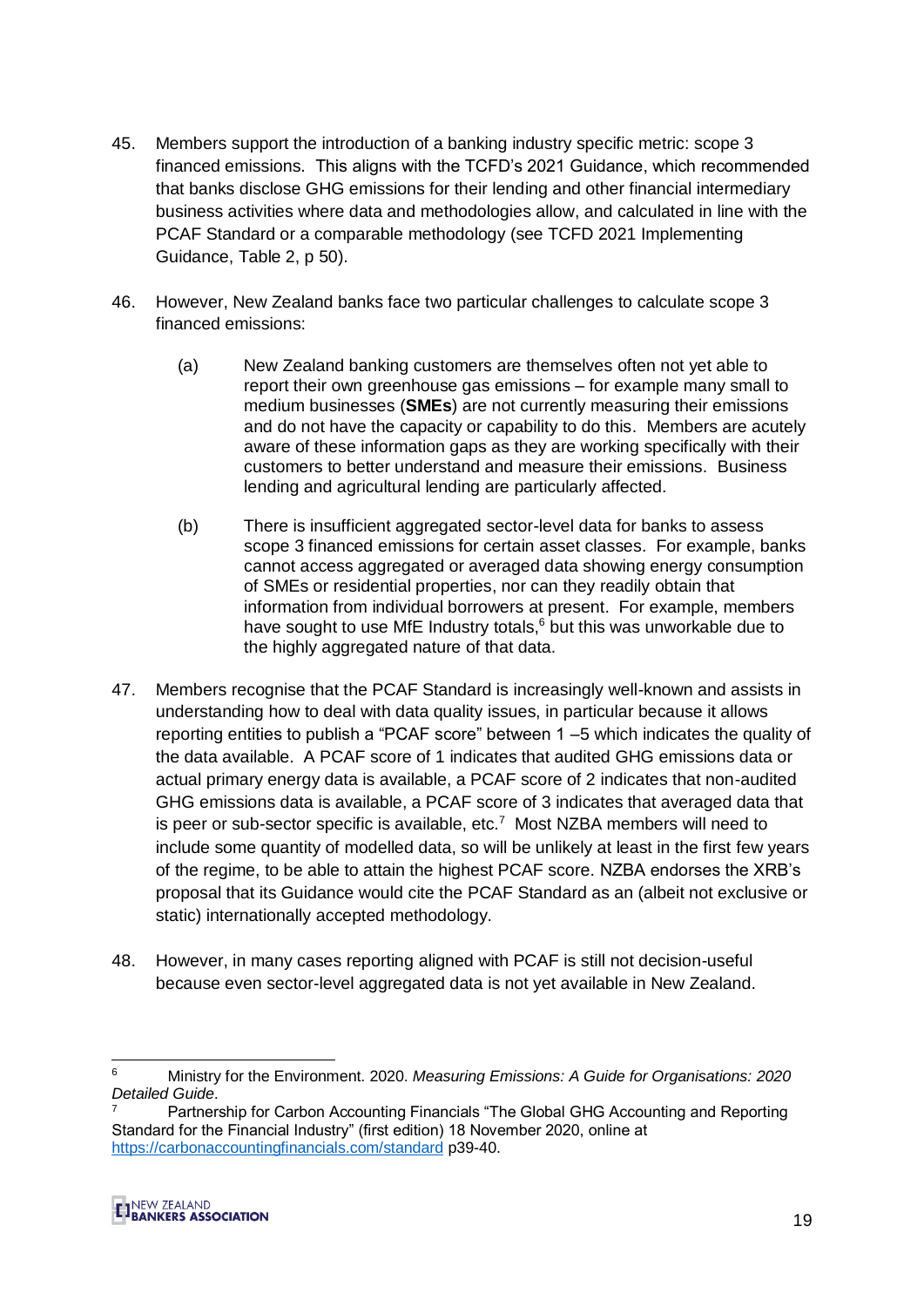- 49. In order to address these data concerns, NZBA supports the following practical solutions:
	- (a) In the absence of actual emissions data a list of emissions factors should be published by Government for use by reporting entities. For example, emissions factors could be set at 'emissions per dollar of revenue'. At the most simplest level there could be one emissions factor provided per ANZSIC code division. ANZSIC codes are commonly used across the New Zealand business landscape and this approach would enable more consistency and comparability among disclosures.
	- (b) Guidance issued by XRB could also identify more specific data sets that banking sector reporting entities will need access to in order to report on financed emissions. These include: (i) aggregated data drawing on energy efficiency ratings on homes; (ii) specific or aggregated energy use data derived from smart meters on homes; and (iii) farm gate emissions data which is required under the Climate Change Response Act (subject to the outcome of He Waka Eke Noa). NZBA considers that the Government could support these disclosures regime by enabling: (i) through legislation and regulation, the provision of emissions data sets for specific sectors where these are held by government agencies or by entities in other regulated sectors; and (ii) education and capability development for businesses seeking to report their own GHG emissions.
	- (c) Guidance should also recognise that where there is insufficient information for even an estimation to be made, or where no internationally accepted methodology exists to calculate financed emissions for a particular asset class, the lack of these disclosures, with appropriate explanations, does not mean a reporting entity is failing to comply with the Standard.
- 50. Finally, banks anticipate that they will apply a materiality threshold to financed emissions – for example, they will only report on financed emissions for material portfolios, particularly in early years. It would be useful for Guidance to reflect that this is likely to be an appropriate approach.
- 51. NZBA would welcome the opportunity to develop banking sector-specific guidance with the XRB to assist in clarifying what is required for reporting entities to satisfy their disclosure obligations.

#### *Assurance of GHG emissions disclosures*

*Question 10: Paragraphs 8, 9 and 10 contain specific requirements relating to the disclosure of GHG emissions to facilitate the conduct of assurance engagements in line with the requirement of section 461ZH of the Financial Markets Conduct Act. Do you have any observations or concerns about these proposed requirements?*

52. NZBA supports the requirement that reporting entities must prepare a GHG emissions report to support their disclosures of GHG emissions.

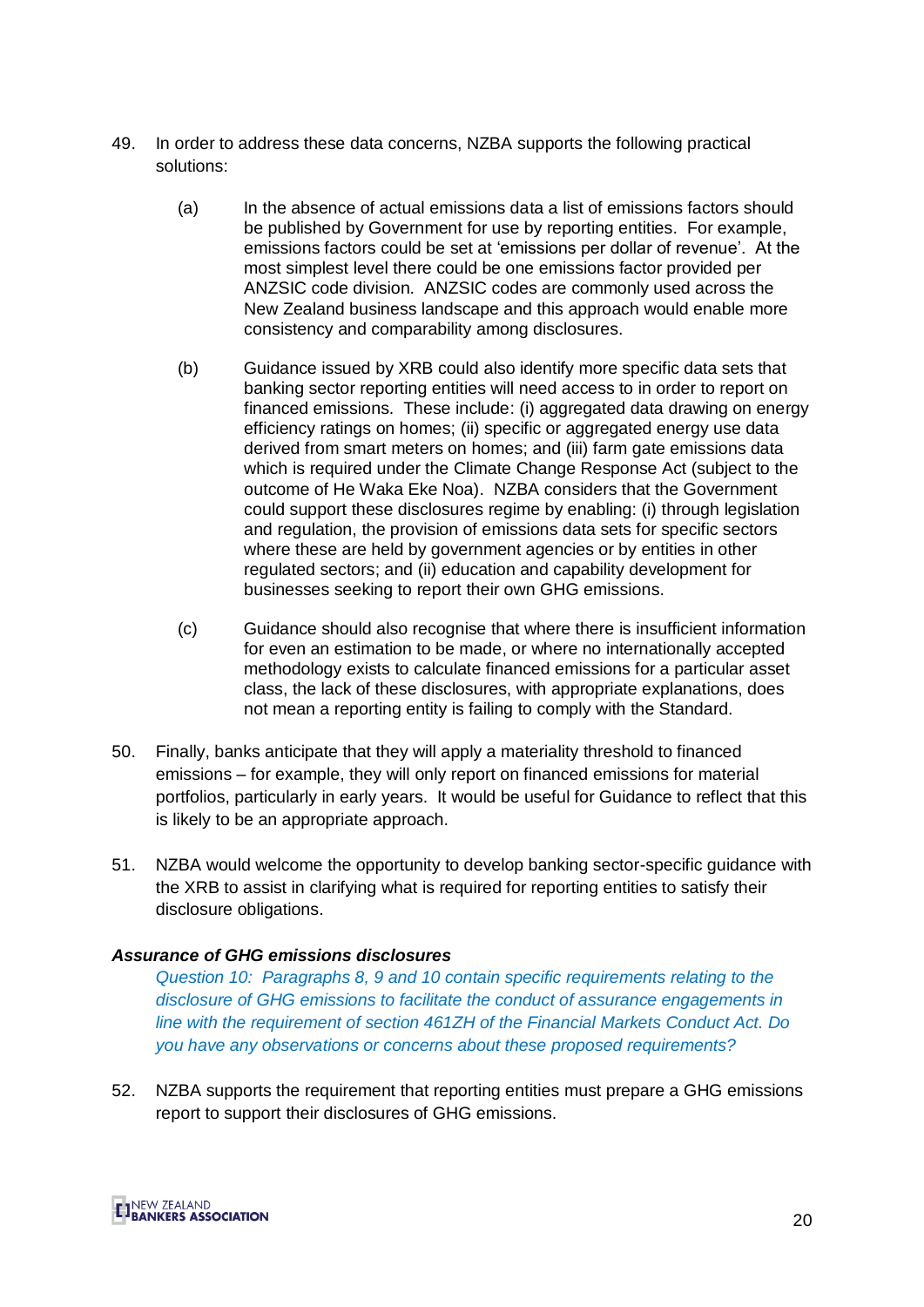- 53. Members prefer not to be required to produce a stand-alone GHG emissions report for those members that see this as of limited utility to primary users: this should be at reporting entities' discretion.
- 54. It would be useful for Guidance to clarify whether a bank's scope 3 financed emissions (which will be the vast bulk of its emissions) should be discussed in detail in its GHG emissions report (including PCAF assumptions) or in its Climate Statements.

#### *Metrics and Targets defined terms*

*Question 11: Do you have any views on the defined terms as they are currently proposed?*

- <span id="page-20-0"></span>55. NZBA comments on the following defined terms:
	- (a) "*Vulnerable to*": The phrase "*vulnerable to*" is included in Metrics Disclosures 4(c) and 4(d). A definition which provided some guidance as to what is considered "*vulnerable to*" would assist with consistency and comparability between reporting entities. Specifically, the banking sector would appreciate guidance as to whether this is based solely on customers' exposure to risk, or whether it also incorporates customers' capacity to respond to risk.
	- (b) "*Whether the target is science-based*": The definition and application of "science-*based*" has evolved over time. NZBA seeks guidance as to what XRB considers to be "science-based" and whether this aligns with the Science Based Targets Initiative.
	- (c) "*Gross emissions*": The definition of "*gross emissions*" specifies that gross scope 2 emissions must be calculated using the "*location-based methodology*" (which reflects the average emissions intensity of grids, using grid-average emissions factor data). This does not allow reporting entities to calculate Scope 2 emissions in accordance with the alternative "*market-based methodology*" (also recognised in the GHG Protocol Scope 2 Guidance),<sup>8</sup> which allows entities to reflect emission factors from electricity they have specifically selected, and which might be generated from renewable sources. NZBA considers this specification of locationbased methodology for scope 2 emissions should be removed.

#### *Metrics and Targets Adoption Provisions*

*Question 12: The XRB has proposed not providing first-time adoption provisions for the Metrics and Targets section of NZ CS 1. Do you agree? Why or why not?*

56. Summarising the above, NZBA proposes the below additional adoption provisions for Metrics and Targets:

<sup>8</sup> **6 Greenhouse Gas Protocol "GHG Protocol Scope 2 Guidance: An amendment to the GHG** Protocol Corporate Standard" online at [https://ghgprotocol.org/sites/default/files/ghgp/standards/Scope%202%20Guidance\\_Final\\_0.pdf](https://ghgprotocol.org/sites/default/files/ghgp/standards/Scope%202%20Guidance_Final_0.pdf)



-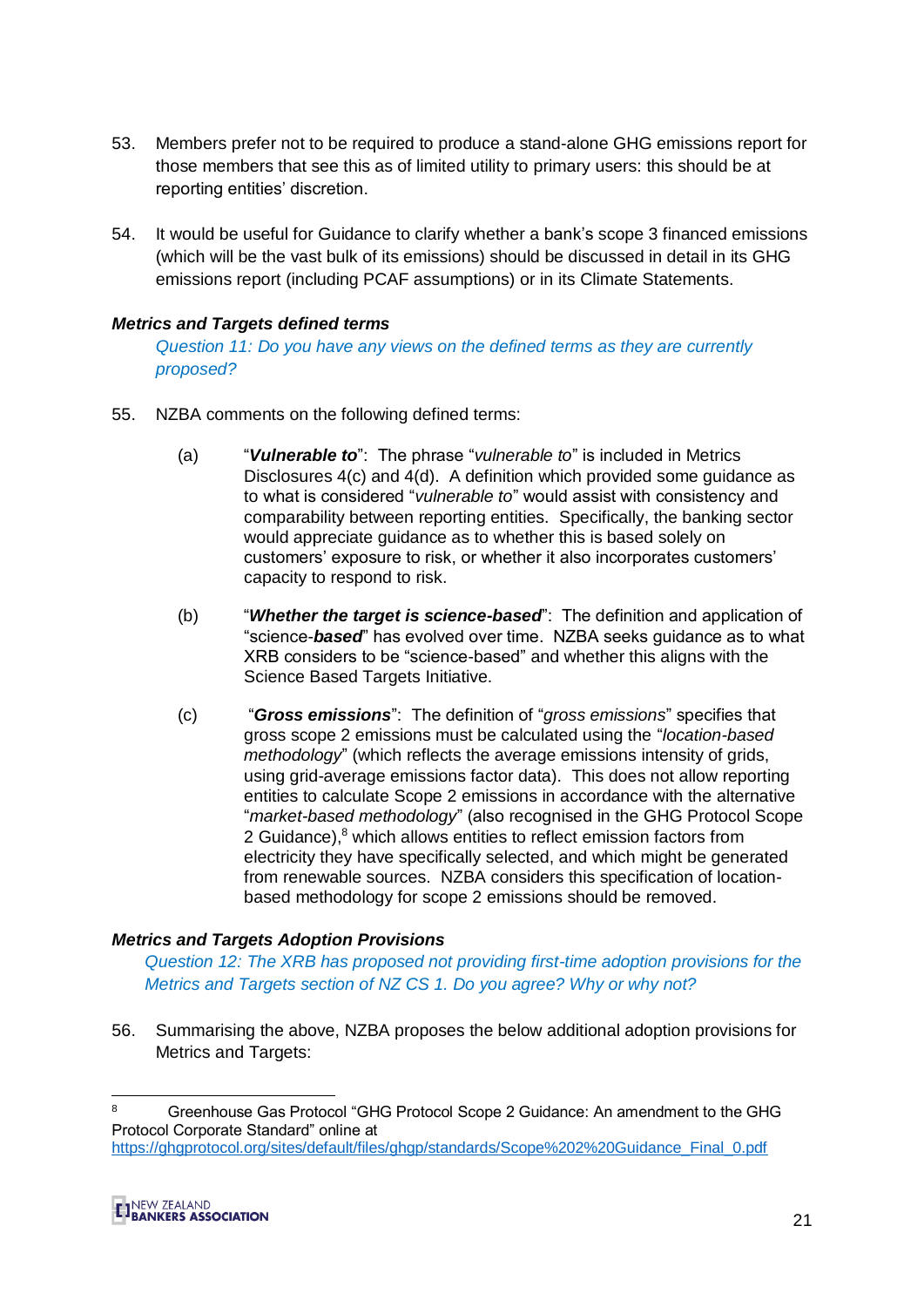| <b>Proposed Metrics and Targets</b><br><b>Disclosures</b>                                   | <b>NZBA submission</b>                                                                                                                                                                                                                                                                                                                                                                                                                                                                                                                                                                                                                                                                                                                                                                                                                      |
|---------------------------------------------------------------------------------------------|---------------------------------------------------------------------------------------------------------------------------------------------------------------------------------------------------------------------------------------------------------------------------------------------------------------------------------------------------------------------------------------------------------------------------------------------------------------------------------------------------------------------------------------------------------------------------------------------------------------------------------------------------------------------------------------------------------------------------------------------------------------------------------------------------------------------------------------------|
| Metrics and Targets Disclosure 4(a)                                                         | Some members are supportive of mandatory<br>reporting on scope 3 financed emissions<br>(Metrics and Targets Disclosure 4(a)) (as far<br>as they are able on present data) from Year<br>1. However, there are also some members that<br>would prefer to see an adoption provision to<br>require this reporting instead from Year 2, in<br>order to allow capability to develop in New<br>Zealand consistent with the emergence of<br>globally conforming standards, including access<br>to, for example, energy use benchmarks and / or<br>emission factors across key lending portfolios<br>(eg. SMEs and residential properties) which is<br>not presently available). NZBA otherwise<br>supports the disclosure in Year 1 by the banking<br>sector of scope 1 and 2 emissions, and of scope<br>3 emissions other than financed emissions. |
| Metrics and Targets Disclosure 4(f)                                                         | NZBA proposes an additional adoption provision<br>for reporting of capital expenditure, financing or<br>investing (in NZD) deployed towards climate<br>related risks and opportunities (Metrics and<br>Targets Disclosure 4(f)). Propose to delay<br>mandatory reporting of this metric to Year 2,<br>because of the connection between these<br>disclosures and the publication of Transition<br>Plans.                                                                                                                                                                                                                                                                                                                                                                                                                                    |
| Comparative information not required for<br>Year 1 (see Consultation Document, para<br>7.3) | NZBA supports XRB's proposal that no<br>comparative information will be required for Year<br>1. This should be extended so that in Year 2,<br>only one year of comparative information is<br>required, with the full two years required from<br>Year 3 onwards.                                                                                                                                                                                                                                                                                                                                                                                                                                                                                                                                                                             |

#### *Assurance*

*Question 13: The XRB proposes that the minimum level of assurance for GHG emissions be set at limited assurance. Do you agree?*

57. Support. NZBA would be concerned if a higher level of assurance was set given (a) capacity constraints on reporting entities; and (b) the limited capacity presently in the assurance sector.

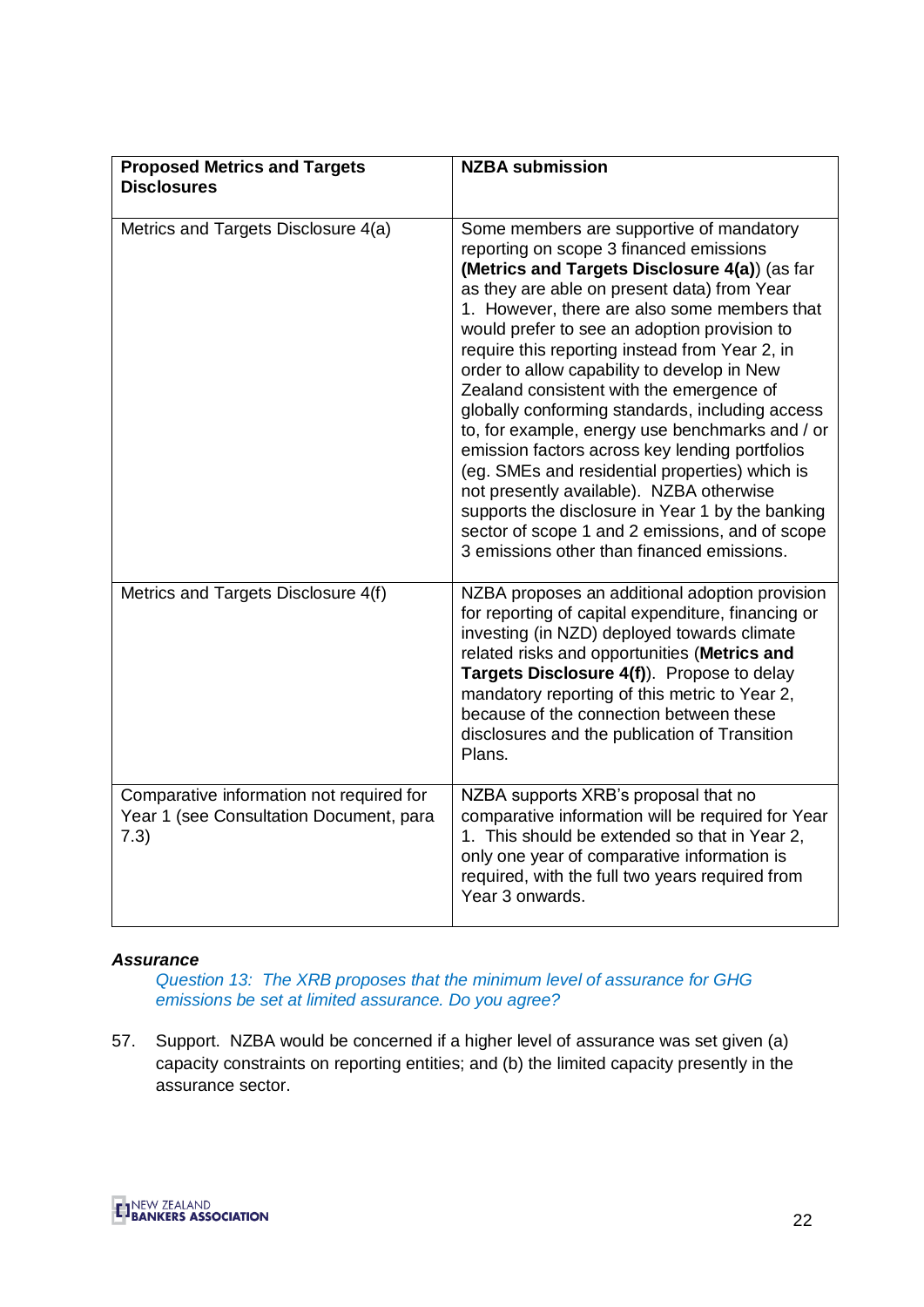#### *Materiality*

*Question 14: The XRB has proposed a definition of material (Information is material if omitting, misstating, or obscuring it could reasonably be expected to influence decisions that primary users make on the basis of their assessments of an entity's enterprise value across all time horizons, including the long term). Do you agree with this definition? Why or why not?*

- 58. NZBA is generally supportive of the Standard adopting a proposed materiality definition which aligns as far as possible with existing definitions of materiality. While the proposed definition of 'materiality' is not identical to the definition used in a standard accounting context, the concept of information that "*could reasonably be expected to influence decisions that the primary users make*" is reasonably orthodox and is aligned with the XRB's approach to general purpose financial statements. Given that the disclosures are partially qualitative, it may also be useful to consider alignment with s 57 of the Financial Markets Conduct Act 2013, which governs the disclosure of material information to the market, and guidance as to whether a similar approach is contemplated.
- 59. Members support the XRB's proposal not to adopt a double materiality standard, for the reasons set out in the consultation document.<sup>9</sup>
- 60. However the proposed materiality definition includes components that introduce potential subjectivity into the materiality assessment on which further Guidance is welcomed:
	- (a) The focus on "*enterprise value*" could be interpreted to suggest that reporting entities are not required to consider non-financial risks and opportunities which have an impact on primary users' decisions*.* Guidance will be essential to assist reporting entities to understand whether particular risks/opportunities are material if they do not have an immediate impact on enterprise value.
	- (b) Assuming enterprise value is still used within the definition, NZBA proposes the Standard adopt the much shorter definition of "enterprise value" from the ISSB Protocol, namely that enterprise value is "*the total value of an entity. It is the sum of the value of the entity's equity (market capitalisation) and the value of the entity's net debt".* The existing draft language could be incorporated within Guidance.
	- (c) The proposed definition requires consideration of primary users' assessment of enterprise value "*across all time horizons, including the long term*". Because the express reference to the "*long term*" is specific to climate-related reporting (rather than financial statements), NZBA

<sup>-</sup>As explained in the Consultation Document, double materiality captures both the material impact of climate change on the entity, and the entity's impact on climate change. TCFD and the ISSB Protocol focus solely on the former, although recognising of course that the entity's GHG emissions must be disclosed.